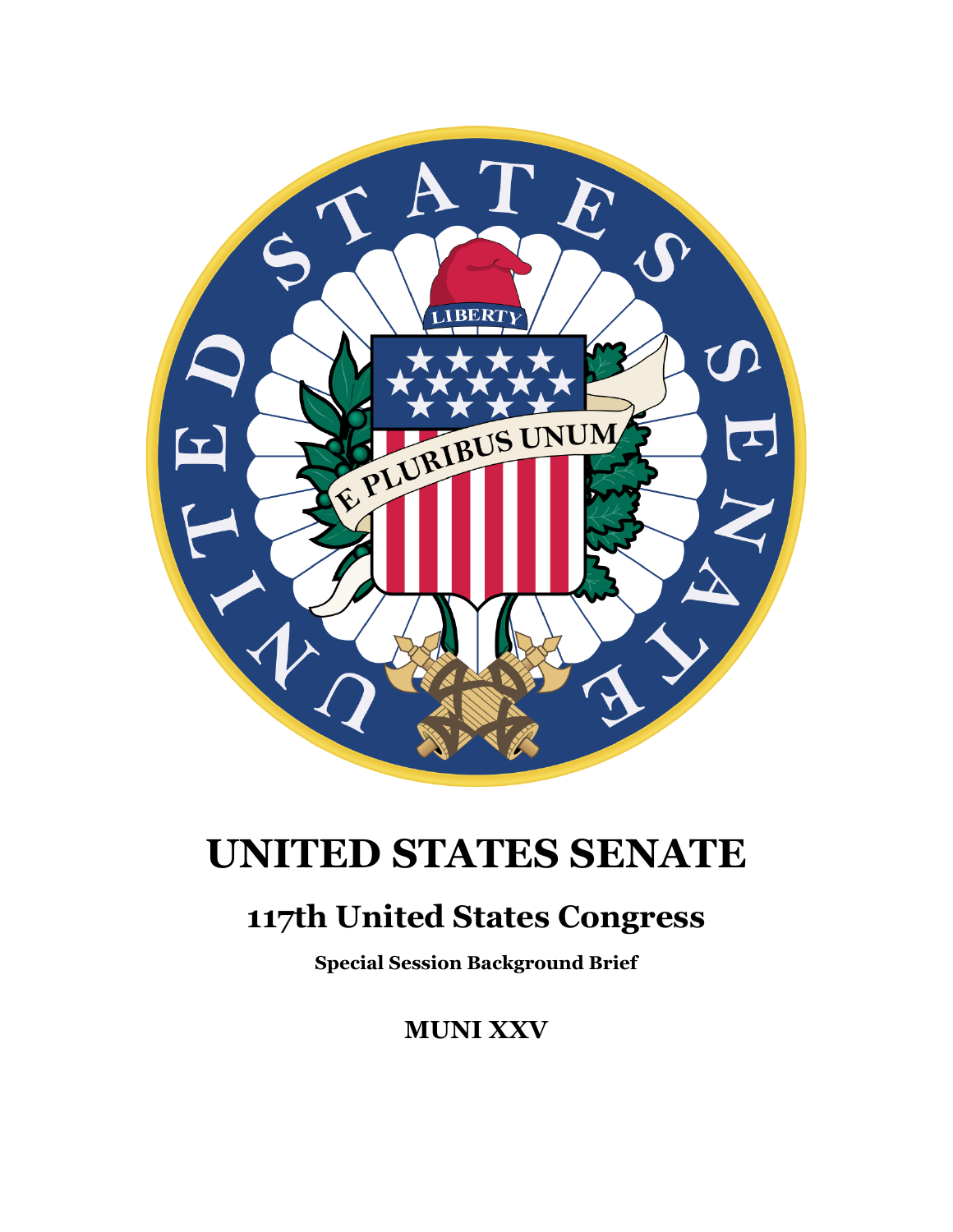Dear respected delegates,



My name is James Fang, and it is my pleasure to be your director for the US Senate for MUNI 2022. I started Model UN in high school in Vancouver, British Columbia, continuing as a delegate up until junior year when I became a director then sat on secretariats at conferences around Pittsburgh, Pennsylvania.

I am currently a freshman computer science major at the

University of Illinois. Model UN has helped me discover many interesting people, and I hope you will also discover people that you bond and become lifelong friends with. Aside from my CS coursework and Model UN commitments, I can be found around the VR club, performing computer science and bioinformatics research, playing piano, biking around the campus, or spending a good time with my friends.

Please feel free to email me at **[zhengru3@illinois.edu](mailto:zhengru3@illinois.edu)** for any concerns or inquiries. I hope you have learned something about yourselves and the world during your research process.

Hello delegates,

My name is Keon Sung and I will be your Vice Chair in the U.S. Senate for MUNI 2022. I am currently a sophomore majoring in Political Science and Philosophy with a minor in Statistics. I started Model U.N. during freshman year of high school and have continued to participate in events ever since. I have also attended MUNI when I was in high school and I hope to use my experiences to support your experience in this committee. Besides Model UN, I also occasionally enjoy fishing (and catching nothing), listening to music, reading mostly boring books, and arguing about everything with my friends late at night.

My time at MUNI remains a fond memory that I hope to contribute towards. Despite the competitive atmosphere, there are ample opportunities for you to get to know each other, make friends, and have some diplomatic fun.

If you have any questions regarding the committee process and rules, or about research in general, you can email me at [keons2@illinois.edu](mailto:keons2@illinois.edu). Godspeed!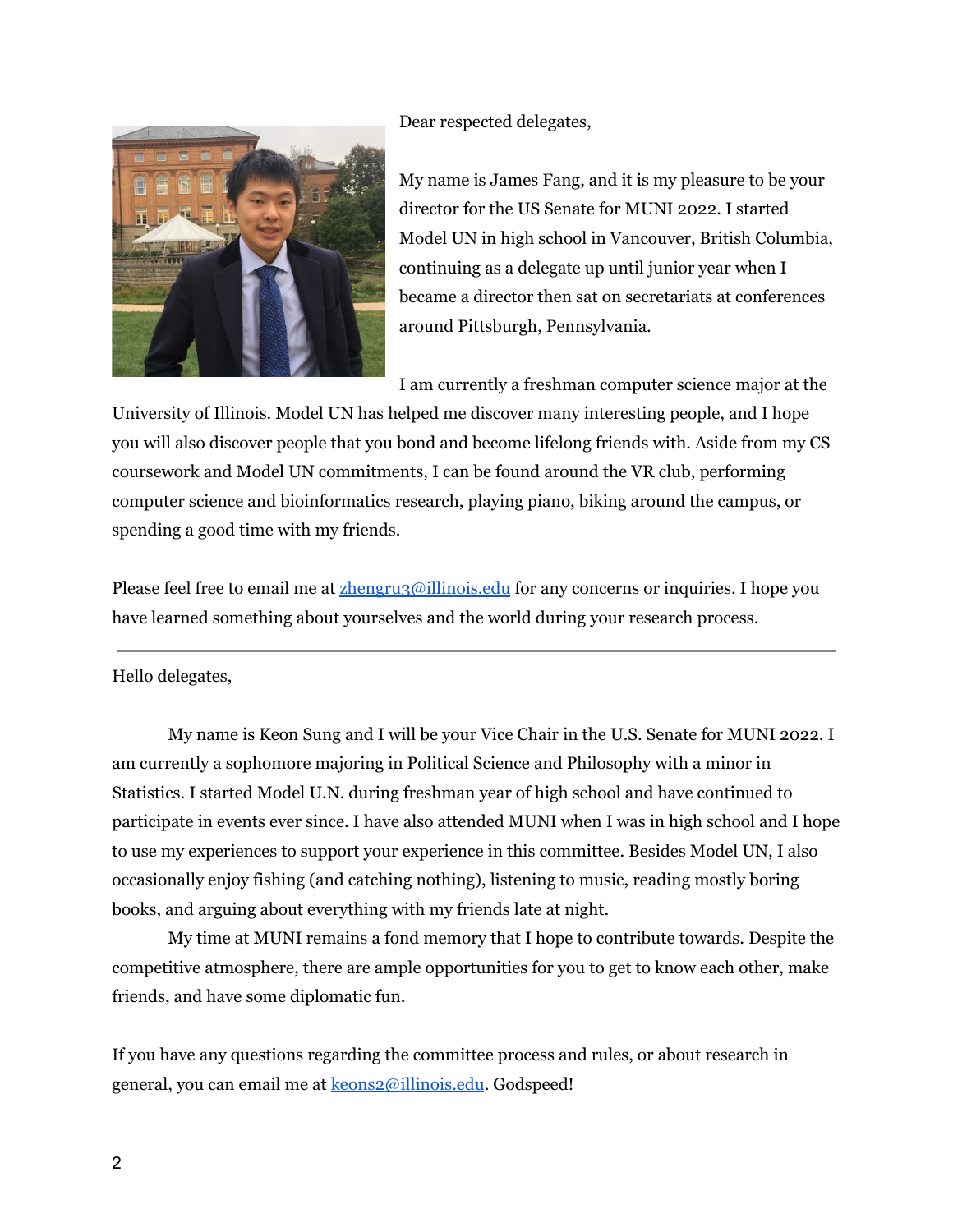## US Senate Rules of Procedure

For this iteration of MUNI, a modified Rules of Procedure based on the official US Senate rules will be used. Most elements of MUN parliamentary debate will still remain, however, there are some significant changes that we expect delegates to adhere to. Usual MUN rules that aren't changed here are still valid to use during committee.

#### MODERATED CAUCUS/SPEAKERS LIST

Senators have expansive rights to debate by default, thus it is the responsibility of this committee to establish debate rules. As such, there will be NO speaker's list: instead, the committee will function like a constant moderated caucus, where the chair will pick whom to speak, like usual. Speaking limits will be decided through motions to limit speaking time (i.e. "Motion to Limit Speaking Time to X minutes/seconds"), which will be voted on like in regular MUN. So, if no speaking time is agreed upon, a delegate can technically speak indefinitely, however, the dias will boot the speaker or set a speaking time at their discretion, and the speaker cannot transfer their speaking time to anyone. As usual, motions can be proposed at any time (outside of a speech) and take precedence, so to compensate for a lack of a formal moderated caucus procedure, we will decide how to specifically signal a motion proposal when we arrive at committee.

### UNMODERATED CAUCUS

Unmoderated caucuses will function primarily the same way, however, in this committee they will require a 3/5ths majority vote to pass. The motion itself will be changed to: "Motion to Suspend Rules of Debate for X minutes," however, the old motion will still be accepted if you forget. The dias will alter the time limit at their discretion as well.

#### RESOLUTION WRITING/VOTING PROCEDURE

Traditional resolution procedures will be modified to reflect the U.S. legislative process, so we expect delegates to instead refer to resolutions as bills within committee. In the Senate, bills are usually put forward for debate by Congressional committees, and during debate, amendments to the bill are brought forward by individual Senators to be debated and voted on. Usually, the Republican and Democratic parties each have a bill of their own for significant issues, like healthcare and infrastructure.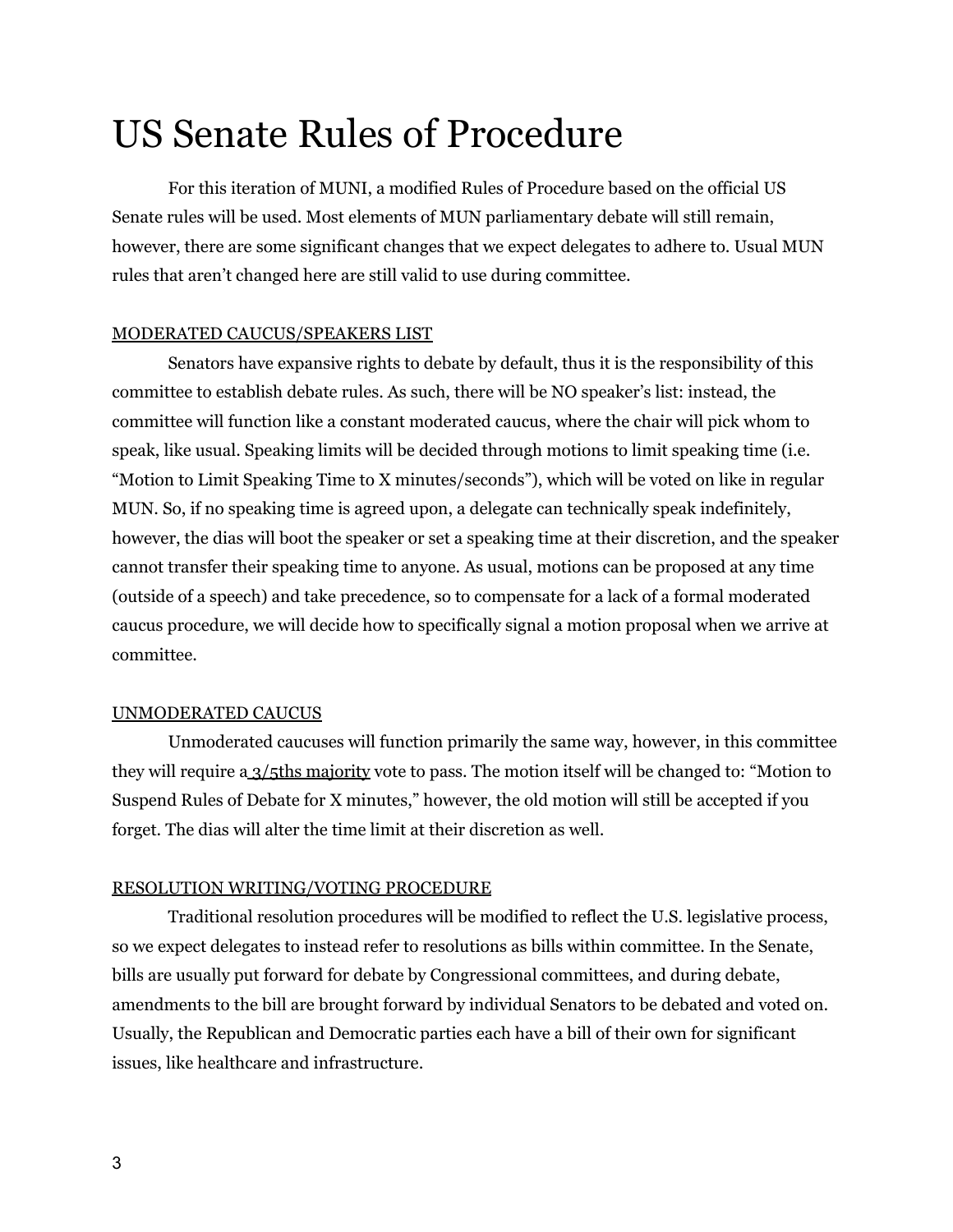Thus, for the purposes of this committee, the Republican and Democratic camps will be allowed to submit one bill each to the dais, meaning only two bills TOTAL will be submitted to the dais. The committee will then debate and vote on which bill to actually consider during committee (note: this vote is NOT on whether the bill will be passed into law; this vote is to determine which of the two proposed bills will be tabled). Thus, by the end of this process, the committee will only be left with ONE bill to debate and then ultimately vote on (the tabled bill will be considered DEFEATED). This vote will be decided by a simple majority.

Afterward, the committee will begin the amendment process, which we expect will take most of committee time. Any bloc or individual delegate can submit an amendment to the dais at any time, which includes amendments that strike down parts of the bill itself. Thus, debate during this process should be centered around what changes to add to the bill, and also on the amendments themselves. Amendments will be introduced like a working paper in regular MUN (i.e. "Motion to introduce Amendment X") and will still only require a simple majority vote to pass. After the amendment is introduced, there will be no Q/A; instead, the whole committee will debate on the amendment for a set amount of time (set by the Dais), after which the amendment will be voted on and will only require a simple majority to pass and be added to the bill. To finally vote on the bill itself, we will follow standard MUN procedure: a "Motion to Enter Voting Procedure" will close all debate on the bill and we will then proceed with a ROLL CALL vote on whether to sign the bill into law; a 3/5ths majority is required to pass a bill. Thus, entering into voting procedure should be the LAST significant motion and will likely signal an end to committee, just like in regular MUN.

Because of this structure, the initial bill should be a rough compilation of your party's main agenda, while the amendment process should be used to iron out your personal agenda. What's important about the initial bill is constructing an agreeable bill that everyone in your party can vote for, since you will need everyone on board to pass it with a simple majority. Thus, don't get too caught up in trying to build an in-depth bill at the start; focus on trying to find common ground and articulate those into the bill. Then, use the amendment process to push your own ideas out in a more comprehensive way. Even if your initial bill is defeated, your party still has ample opportunity to influence and modify the bill that does pass, which is why we place such emphasis on the amendment process. While we expect delegates to understand what their party platform is in the real world, we understand that total adherence to reality is too constricting and confusing. Thus, what we will look for in committee is that you all, as a party,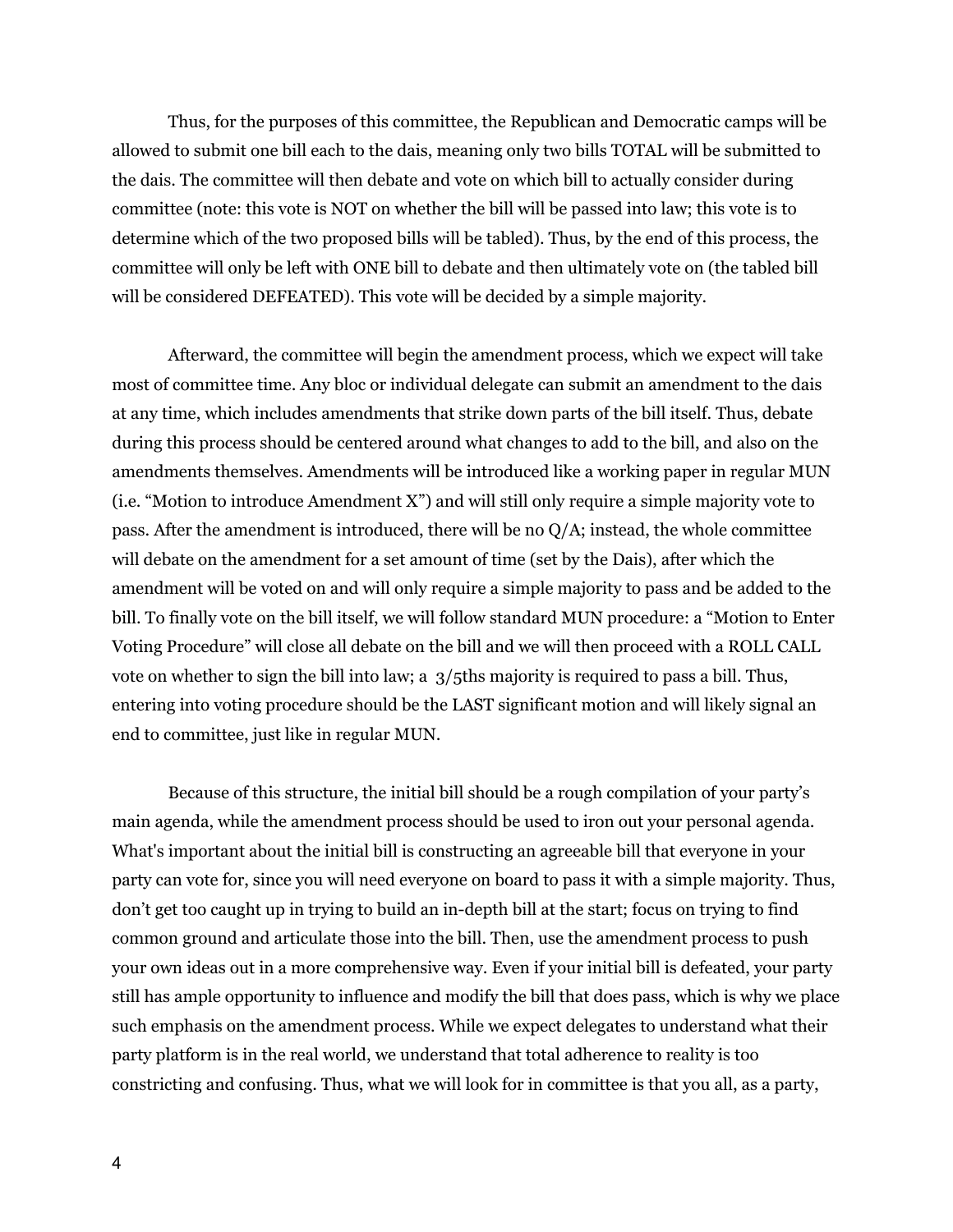are able to come to a consensus on your party platform during the initial bill phase, then mostly stick to it in the amendment process. So, as long as your party platform is generally within expectations for the actual parties, anything is fair game as long as it's legal.

#### THE FILIBUSTER

Despite common perceptions, the filibuster is not a normal occurrence in the Senate. Rather, the threat of a filibuster is often more than enough to encourage negotiations. Because our committee rules technically allow for a filibuster to take place if no speaking time is agreed upon, both the filibuster itself and the threat of one remain valid strategies for the committee. What's important to remember for both threatening and preventing a filibuster is party UNITY. Only a simple majority is needed to set a speaking time, thus only a simple majority needs to agree to not actually vote on one as well.

The only way to formally end a filibuster is to invoke cloture, which will close debate (no more amendments can be submitted or considered), but will still allow some time (as determined by the dias) for discussing the bill's merits or detriments, which will also give you time to negotiate the passage of the bill amongst yourselves. Cloture, however, requires a 3/5ths majority to pass, which can be difficult to achieve if both parties are unified. Thus, informal agreements between individual senators or the parties themselves are the most viable path towards ending a filibuster. If you can find a senator to agree to reinstate a speaking limit or come to an agreement between parties, then you can resume debate on the bill (amendments can still be submitted).

This is a powerful tool that both parties have at their disposal, especially if the bill in its current state is unacceptable to your party. If one party is railroading their own agenda through, the other can agree to unify behind a filibuster to force them to negotiate. Essentially, if you can't make progress on your amendments, then you can halt ALL progress on amendments to force the other party into making concessions. Thus, we expect delegates to use this tool to pass amendments essential to your party platform, or block amendments that are totally against your party platform.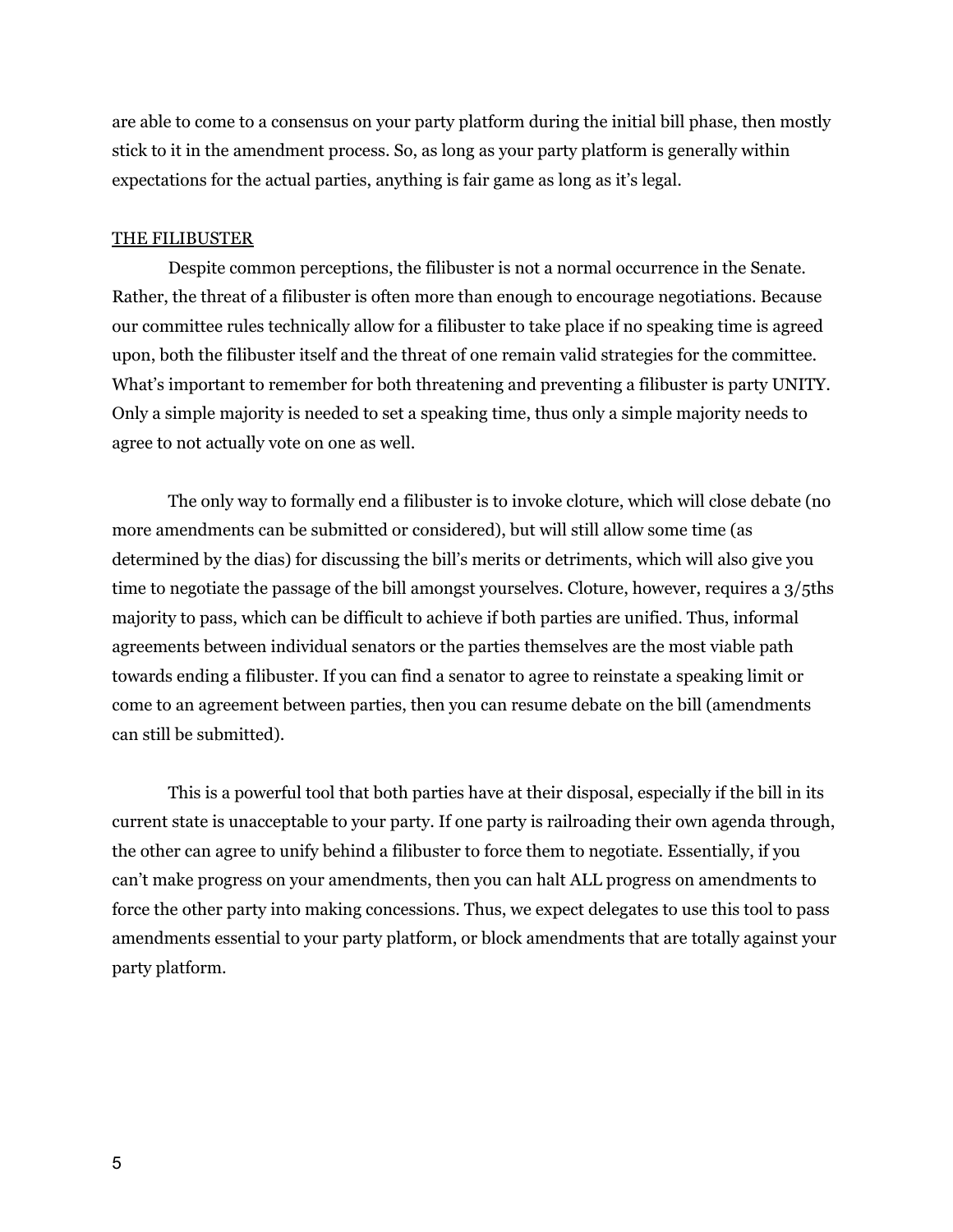### **SUMMARY OF CHANGES**

## Debate

- Refer to each other as Senators, resolutions are now bills
- NO speaker's list
- NO need to motion for a moderated caucus
	- Once debate opens, the chair will automatically accept points/motions first, and then choose a speaker
- Speaking time
	- Set through a motion: "Motion to Set Speaking Time to X minutes/seconds"
		- Simple majority to pass
- Unmoderated Caucus
	- "Motion to Suspend Rules of Debate"
		- 3/5ths majority to pass

## Resolution Writing/Voting

"Bills" (resolutions) will be debated and voted on in a three step procedure:

- Initial Bill
	- Only TWO bills accepted by Dais
		- One from the Republicans, and one from the Democrats
	- After debate, the two bills are brought to a vote on which one to primarily consider
		- Simple majority to pass
		- Other bill is tabled
- Amendments
	- Any bloc or individual senator can submit an amendment to the Dais
		- Amendments can add or subtract anything from the initial bill
	- To introduce an amendment for debate: "Motion to Introduce Amendment X"
		- Simple majority to pass (just to introduce)
	- $\circ$  Once introduced, NO Q/A; instead, a moderated caucus will automatically commence, with the time set by the Dais
	- After debate, the amendment will automatically be voted on
		- Simple majority to pass
- **Final Vote** 
	- To end debate and vote on bill: "Motion to Enter into Voting Procedure"
	- 3/5ths majority to pass bill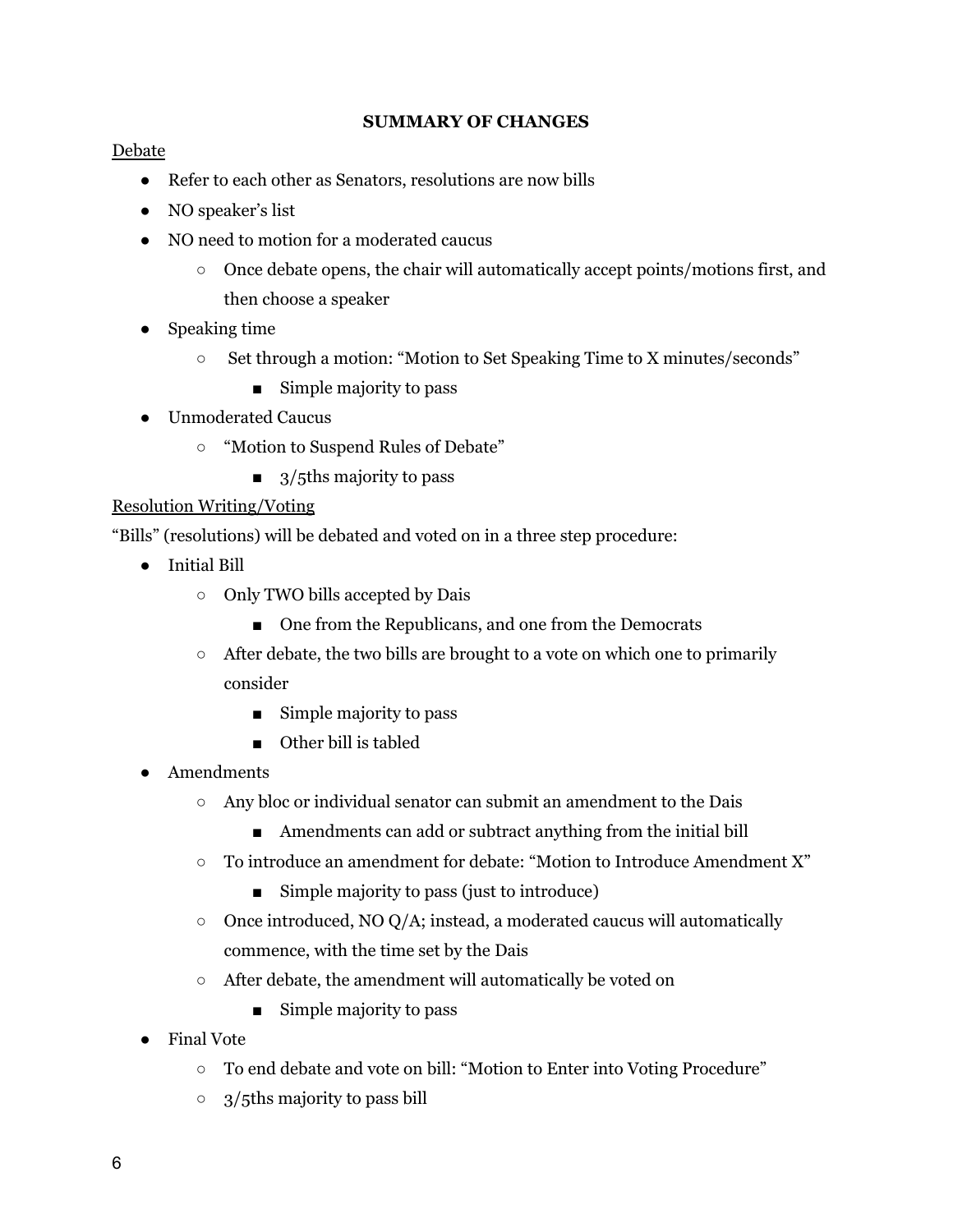## **EXAMPLE TIMELINE**

## $DAY_1$

- Opening debate
- Working out an initial bill
- Debating and voting on a bill

## DAY<sub>2</sub>

- Debate on bill
- Amendments brought forward, debated on, and voted on
- Negotiations between senators and parties

## DAY<sub>3</sub>

- Proposing/adjusting amendments
- Debate on passage of bill
- Final vote on bill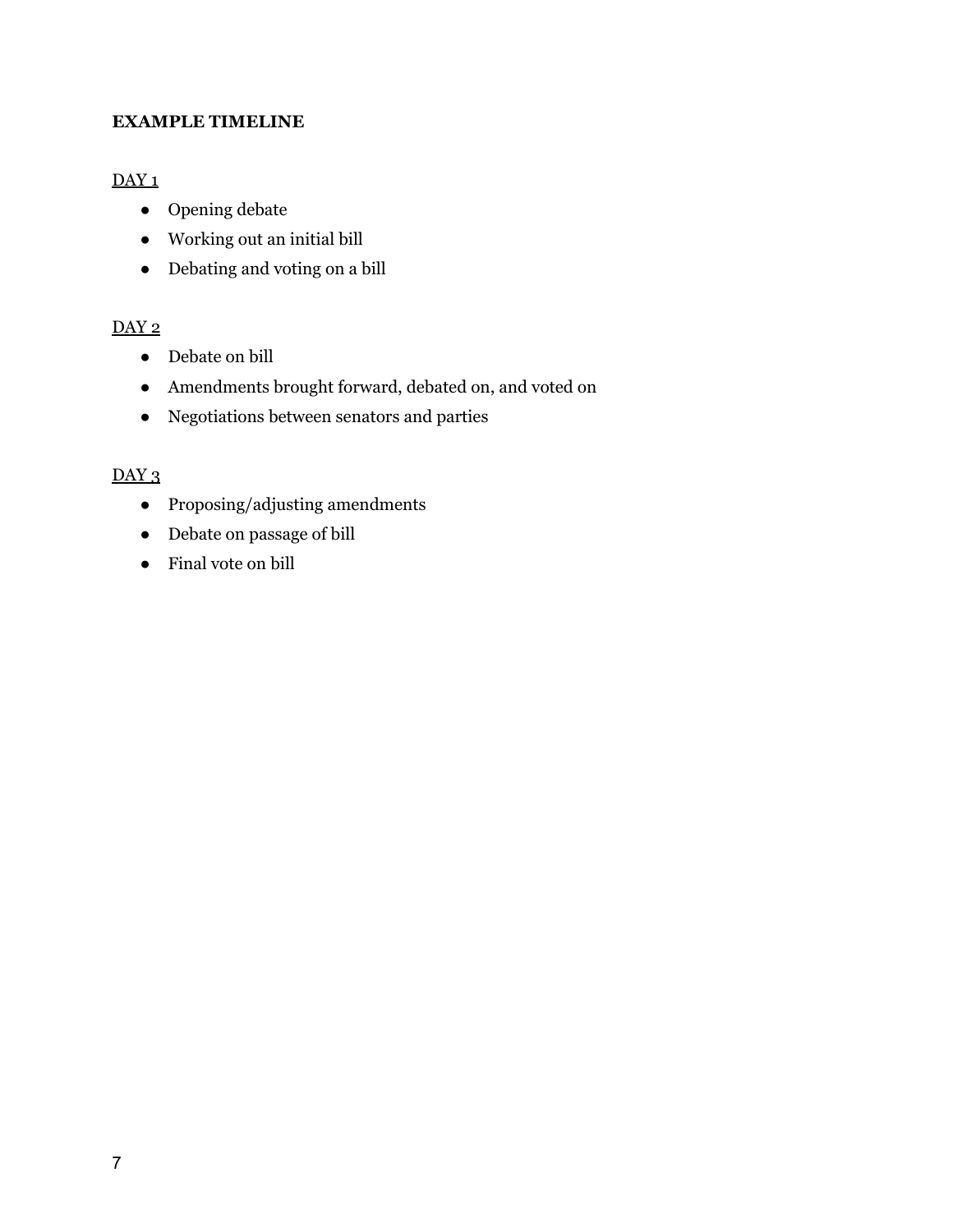# TOPIC 1: CAMPAIGN FINANCE REFORM **COMMITTEE DESCRIPTION**

The United States Senate is the upper legislative body of the United States. The current 100 members of the senate are represented by two senators from each state. The US Senate first convened in 1789, after the ratification of the US constitution by nine US states, and was selected by the state legislature until 1913 when the 15th Constitutional Amendment made senators to be directly elected by voters in every state for six-year terms.

The United States Senate has the power to pass legislative bills, although the bill will also need passage in the House of Representatives and absence of executive veto to enter into effect. The Senate can also pass non-binding resolutions that express the collective opinion of the Senate, such as a collective opinion in response to a crisis. Both actions usually require a simple majority to pass. The senate can confirm political candidates into offices in the executive branch, such as Cabinet secretaries, and judicial branch servants such as Supreme Court, Appellate, and District Court judges. Finally, the Senate can vote to expel Senate members through a two-thirds majority vote and impeach executive branch officials for misconduct.

The Vice President (currently Kamala Harris) is the presiding officer (PO) of the US Senate. The VP, as the PO, ensures that the Senate rules of procedures are followed. However, the VP has presided senate debates infrequently since the 1950s, instead replaced by the president *pro tempore,* designated for the majority party's longest serving member (which, in this case, is Patrick Leahy from Vermont). The VP today is in the senate usually to break a Senate voting tie.

The Rules of Procedures will allow use of filibusters, although the dais will not encourage its frequent use. Please see the Rules of Procedures section for more information on filibusters.

As senators, the delegates are expected to represent the interests of their constituents and their political parties. The director advises, however, for the delegates to exercise discretion while using rhetoric. Please contribute to the debate, and not focus wholly on attacking other delegates for their represented stances.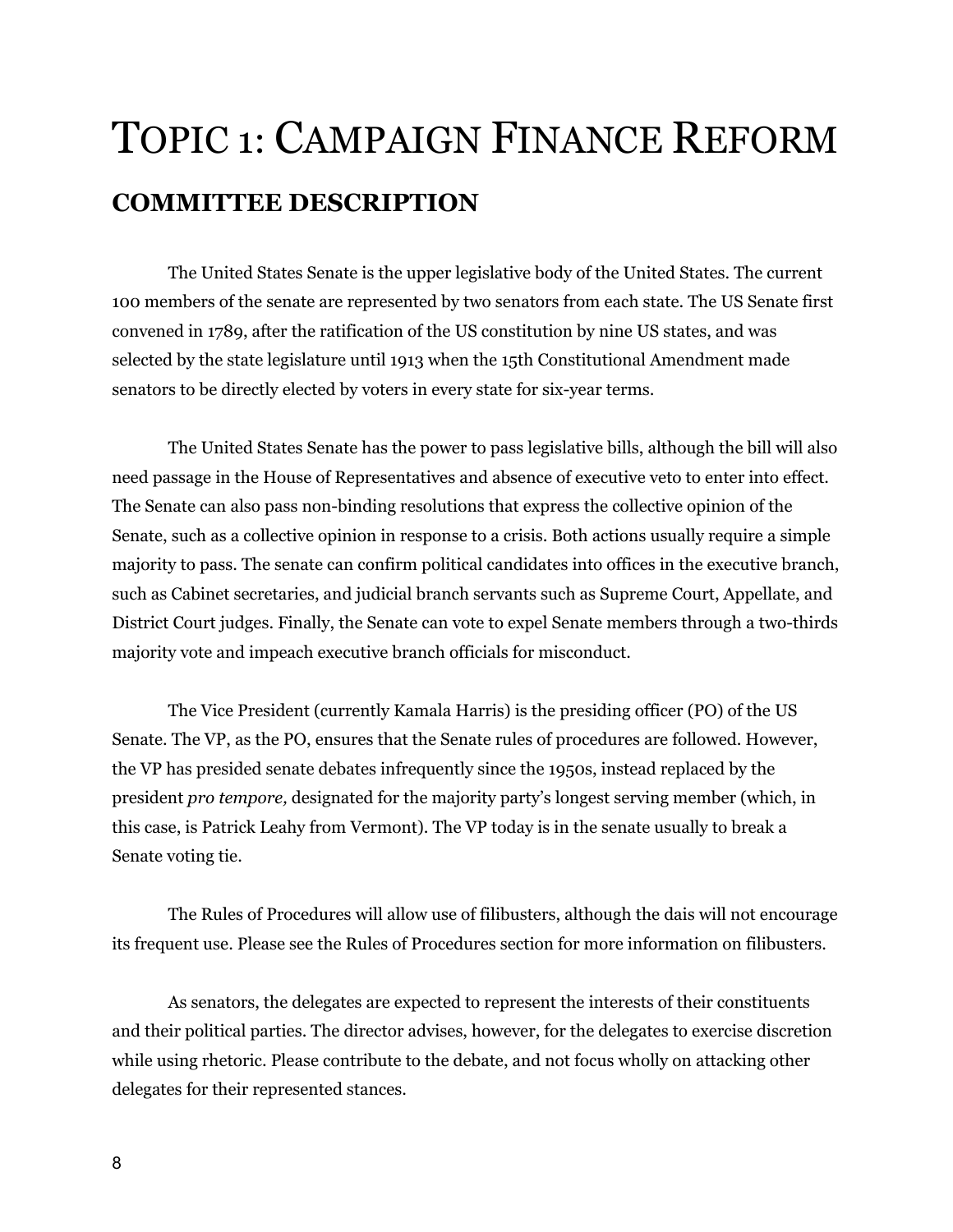## **BACKGROUND AND OVERVIEW**

Campaign finance refers to the raising and spending of money for political campaigns to influence the outcome of elections at any levels of government: local, state, and federal. These elections include not just the election of political candidates but also political initiatives or referendums. The funds raised may be directed to and spent by political candidates, parties, media and (political) information organizations, and political action committees (PACs).

In the 2020 election cycle, the top five most expensive political campaigns all numbered in hundreds of millions of dollars. Four of them are presidential campaigns, including two unsuccessful primary candidates (Michael Bloomberg, >\$1B and Tom Steyer, \$345M) and two party-backed presidential candidates (Joe Biden, >\$1B and Donald Trump, \$735M). The other was the expensive senate runoff election for Senator Jon Ossoff (\$145M) in Georgia. These campaigns do not include the outside spending not affiliated with candidates' committees.

Campaign finances can be spent by candidates or political parties on publicity campaigns, such as television, social media (i.e. Facebook) and video streaming (i.e. YouTube) ads 1 . They can also be spent on travel costs, political consulting, and canvassing (direct contact of voters through telephone calls or in-person visits).

Few developed nations allow as much monetary influence on politics as does the United States. In the United States, individuals and corporations with deep pockets can significantly influence the manners of lawmakers' elections and behavior through the broadcasting of information regarding political candidates. Understandably, much public anger against the establishment politicians and institutions comes from the voters' beliefs that voters have little influence in the conduct of politicians and that politicians answer to American corporate elites.

This binding influence of money in politics is further entrenched by deep, powerful fundraising networks, funded and supported by - again - powerful individuals and corporations, such as ActBlue for Democratic party candidates and WinRed for Republican party candidates<sup>2</sup>. These powerful fundraising networks also act as gatekeepers against grassroots, political

<sup>1</sup> <https://www.opensecrets.org/campaign-expenditures>

<sup>2</sup> <https://www.opensecrets.org/campaign-expenditures/committees>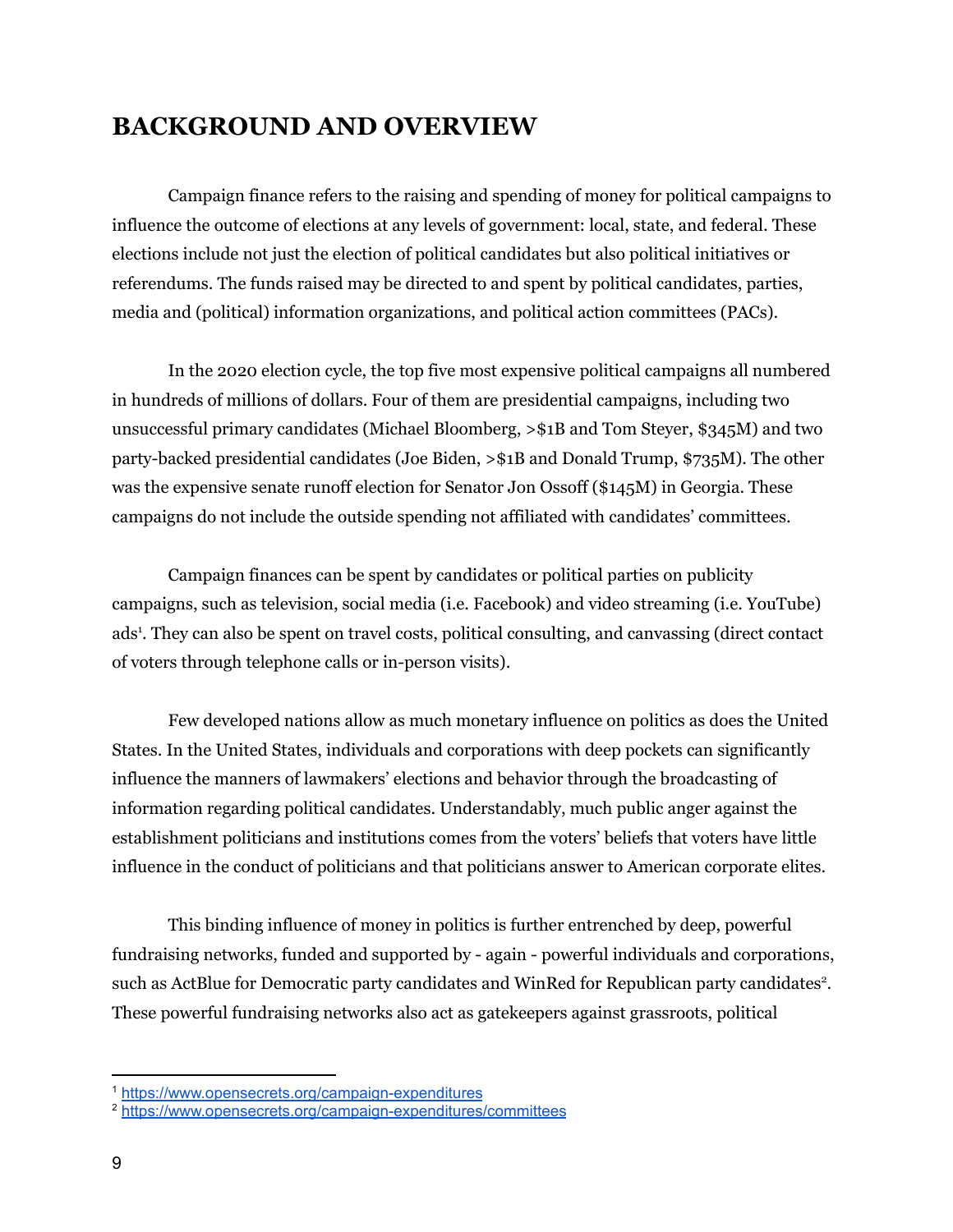outsiders, and third-party candidates as entrenched cycles between money and publicity help establishment candidates stay in or climb offices.

Because of massive amounts of funding, elections have become extremely costly affairs. While 2016 election spending broke records, the 2020 election season doubled that. An estimated \$14.4 billion was spent on federal office candidates in 2020 alone - \$5.7B and \$8.7B on presidential and congressional candidates respectively 3 . For comparison, just \$3 billion in federal funding was spent on improving tabulation of votes and upgrading election equipment 4 . These stark differences are leading to public discontentment on voting rights.

Challenges to campaign finance reform usually invoke the First Amendment to the US Constitution as freedom of speech arguments.

4

<sup>3</sup> <https://www.opensecrets.org/news/2021/02/2020-cycle-cost-14p4-billion-doubling-16/>

[https://www.ncsl.org/research/elections-and-campaigns/election-costs-who-pays-and-with-which-funds.as](https://www.ncsl.org/research/elections-and-campaigns/election-costs-who-pays-and-with-which-funds.aspx) [px](https://www.ncsl.org/research/elections-and-campaigns/election-costs-who-pays-and-with-which-funds.aspx)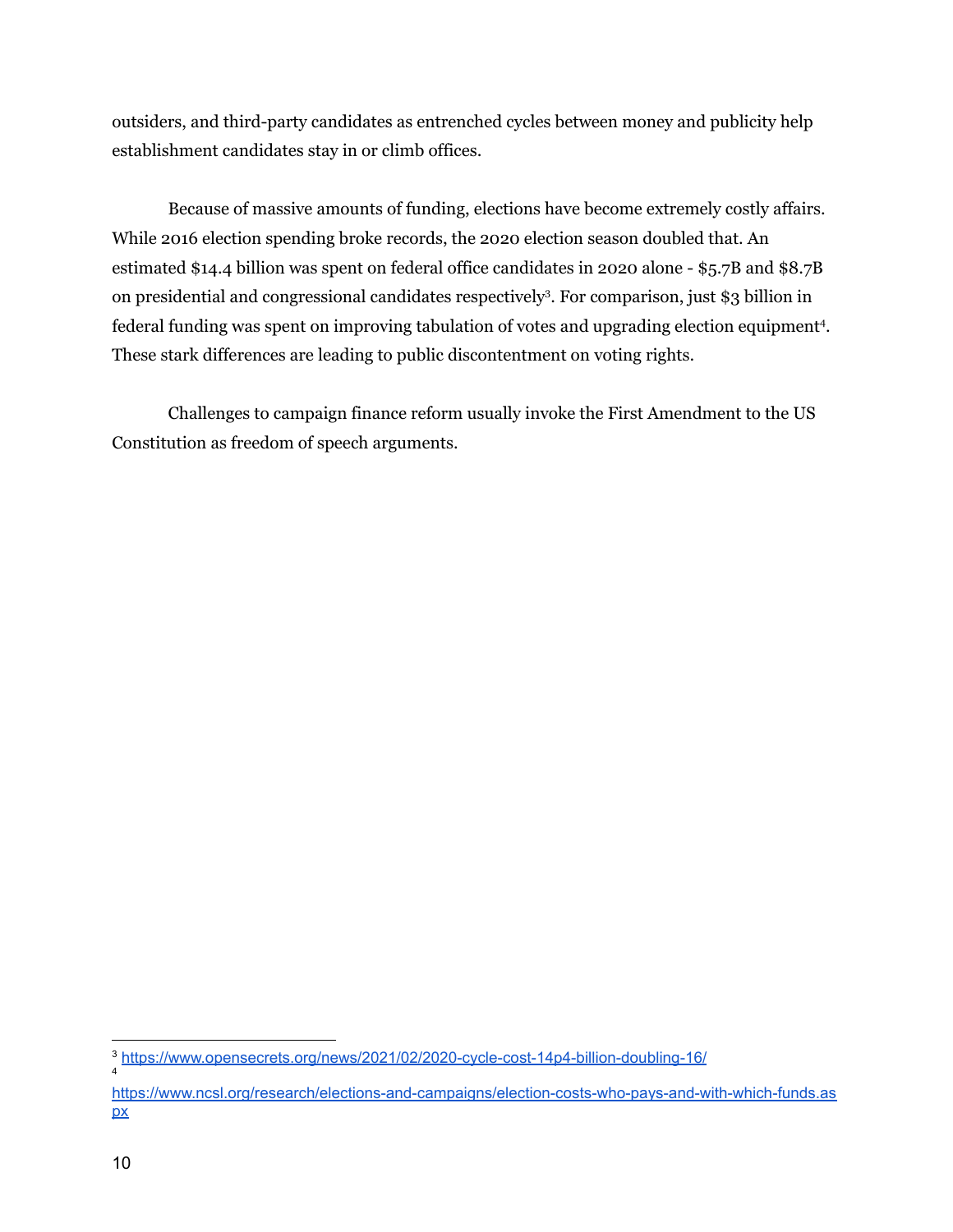## **HISTORY**

*1907* - *Tillman Act*, the first campaign finance law, passed in response to 1896, 1900 and 1904 business financing of Republican Party presidential candidates. This regulation prohibits nationally chartered banks and corporations from directly financing political candidates' elections. However, corporations quickly adapted and started offering non-monetary contributions to candidates, such as office space for meetings and promotional materials.

*1910s* - Prohibition movement grows, with numerous states enacting ballot initiatives to ban the distribution of alcohol. Challenges against Tillman Act (1907), such as *United States v. United States Brewers Association*, arise, as breweries challenge the constitutionality of campaign finance restrictions.

*1943* - First Political Action Committees form, spearheaded by the Congress of Industrial Operations (CIO) labor union. The Smith-Connally Act in the same year extended this direct contribution prohibition to labor unions.

*1971* - *Federal Election Campaign Act (FECA)*, a comprehensive campaign finance regulation was passed, required political committees to disclose their sources of contribution and expenditures on a regular basis, and limited media expenditure - although this would later be ruled unconstitutional in Buckley v. Valeo.

*1974-75* - *Watergate Scandal & FECA Amendments*: FECA was amended to form the Federal Election Commission to better enforce campaign finance restrictions.

*1976* - *Buckley v. Valeo:* this Supreme Court decision upheld contribution restrictions and record-keeping requirements but ruled candidate expenditure restrictions unconstitutional. Expenditure restrictions from personal and family sources were also struck down.

*1979* - FECA is amended again, this time to simplify reporting requirements for political committees and increase public funding of political candidates. This amendment loosened restrictions on soft money, political expenditures not tied down to particular candidates, which were otherwise prohibited.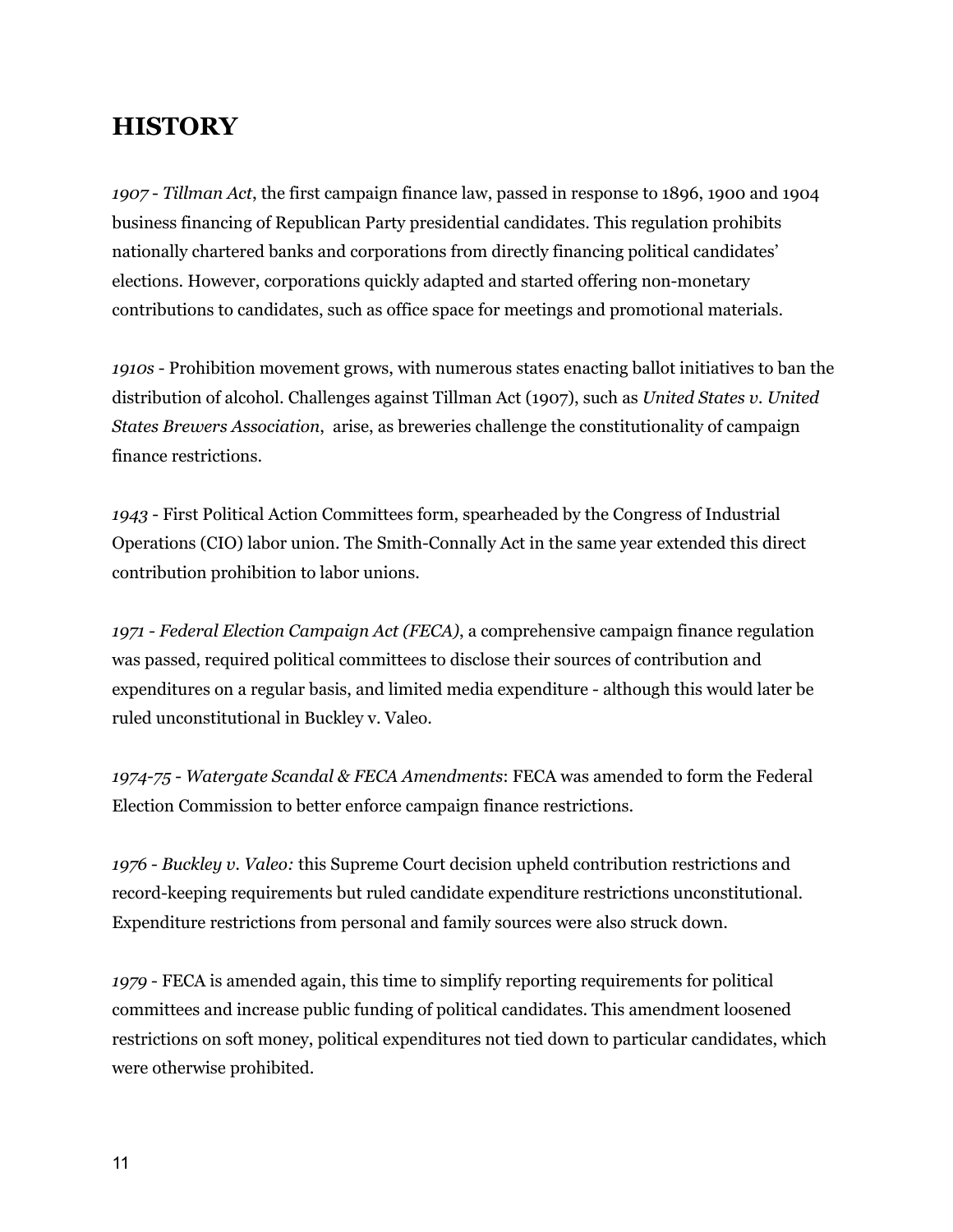*2002* - *The Bipartisan Campaign Reform Act (BCRA)*, also known as McCain-Feingold Act, narrowly passes the Senate filibuster in a 60-40 vote and establishes legal restrictions on the election processes of political candidates, including campaign financing.

*2003* - *McConnell vs Federal Election Commission (FEC)*: Mitch McConnell, Republican senator from Kentucky, sues the FEC. The Supreme Court of the United States (SCOTUS) upholds much of BCRA. The key provisions of BCRA upheld include the sources of fundraising for political candidates and limitations on use of corporate or [labor] union funds to disseminate political information.

*2010* - *Citizens United vs Federal Election Commission:* SCOTUS strikes down Section 203 of BCRA, with the legal rationale that corporations, like individuals, have (First Amendment) rights to spend independently to support or oppose political candidates. SCOTUS rules that the monetary limitations on the ability for corporations to express political opinions are unconstitutional.

*2019* - Michael Bloomberg spends over \$1 billion to fund his failed bid in the Democratic primary for US presidency, generating highly negative publicity. Bloomberg was labeled for attempting to "buy" US elections and political offices for himself. Bloomberg would later spend hundreds of millions more dollars towards Joe Biden's ultimately successful presidential campaign.

## **HISTORICAL ANALYSIS**

Campaign finance is not a new problem. From the corrupt Democratic political machines in Chicago and New York (Tammany Hall) in the late 1800s to expensive fundraiser dinners in the 2020 primaries (i.e. Kamala Harris, Pete Buttigieg), political campaigns have relied on money to organize and reach out to voters. Many presidents, such as both Roosevelts, recognized the need for campaign finance regulations and attempted to regulate them. However, patterns in campaign finance continue to evolve, bringing new sets of challenges for every administration.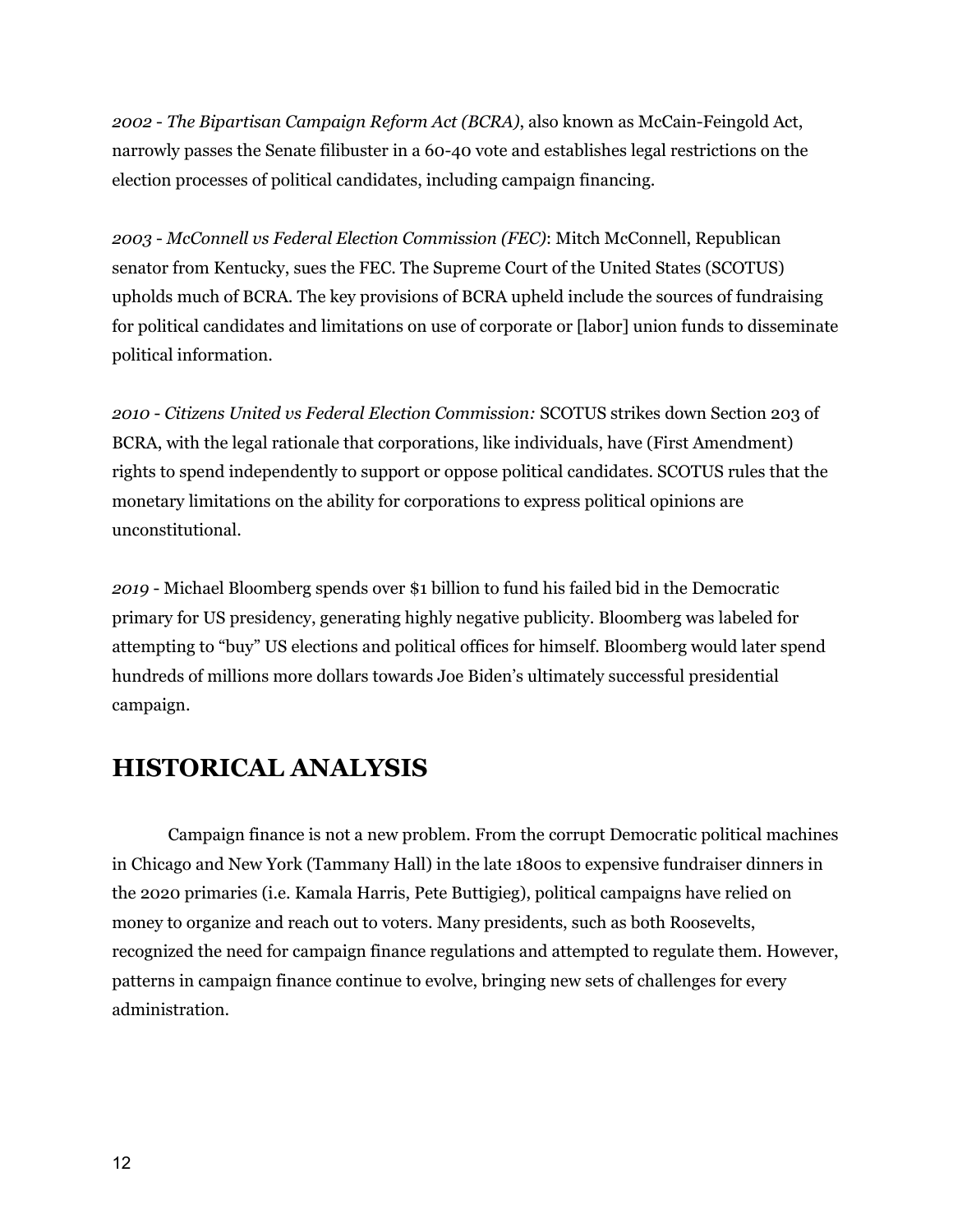Some patterns in campaign finance emerge: new restrictions are introduced, many regulations are then struck down by the US Supreme Court, then Congress attempts to work around Supreme Court rulings, and the cat-and-mouse like cycle begins anew.

Invocation of First Amendment Rights has historically been a major challenge to the federal government's attempts to regulate expenditures relating to campaign finance. The patterns in Supreme Court rulings suggest that the First Amendment rights would not only encompass the content of (political) speech that organizations can make, but also the amount of political speech and the manners they are expressed in.

With the rise of the internet from the 1990s on, the nature of campaign finance-related political speech has also changed significantly. Previously, political speech was transmitted over the radio or the television, and it was much more difficult and expensive to transmit. The internet ushered in an age of overabundance of information where any individual or group can easily distribute political information to large numbers of people, and for organizations to collect and analyze massive amounts of data. The internet has also made campaign fundraising patterns murkier because it is much easier for political party/candidate committees and independent groups to solicit donors over the internet, as shown by powerful networks such as ActBlue<sup>5</sup> and WinRed<sup>6</sup>, or Super PACs such as Senate Majority PAC or America First PAC<sup>7</sup>.

This overabundance of information has led to an ever more convoluted landscape with many different players, between political committees and independent expenditure groups, all at work airing political information. Now political committees and organizations compete for voters' attention. To compete for the ever-scarce attention, ever-vulgar, polarizing and at times absurd political information (and insinuations) are produced and distributed<sup>8</sup>. Political information, such as ads, that contain the three traits stated above appeal to human emotion oftentimes rage - to increase the reach and memorability of the messages that these political broadcasts attempt to deliver 9 .

<sup>5</sup> <https://secure.actblue.com/>

<sup>6</sup> <https://winred.com/>

<sup>7</sup> <https://www.opensecrets.org/outsidespending/summ.php?cycle=2020&chrt=V&disp=O&type=S>

<sup>8</sup> <https://www.businessinsider.com/tennessee-senate-election-polls-ads-race-bredesen-blackburn-2018-10>

<sup>9</sup> <https://www.frontiersin.org/articles/10.3389/fpsyg.2021.781851/full>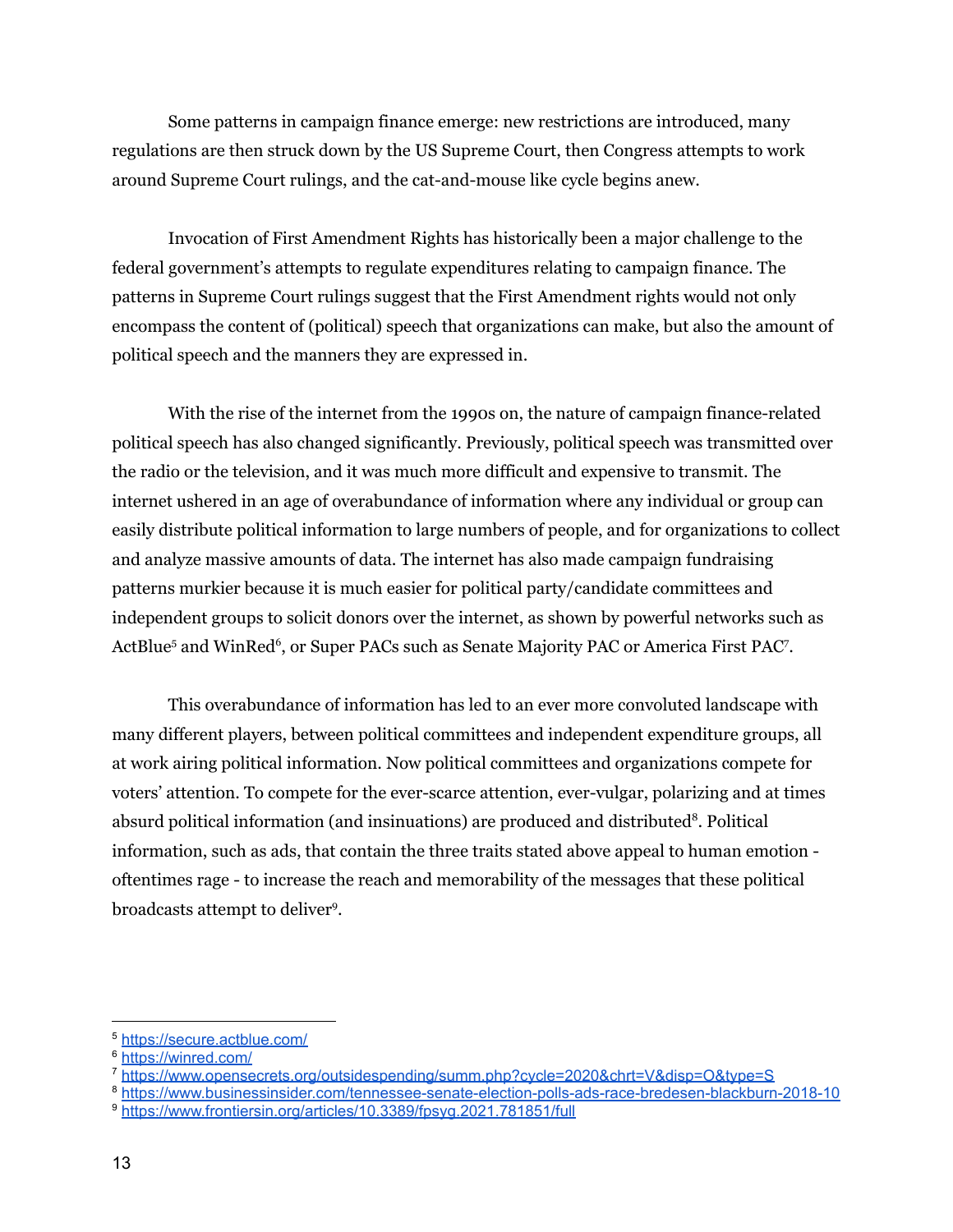## **CURRENT SITUATION**

#### Who is who?

To understand the situation with campaign financing, distinct groups with distinctive interests and rights must be defined.

Candidate committees, such as Warnock for Georgia for Raphael Warnock's 2020 bid to the US Senate, are committees directly coordinated and linked with political candidates<sup>10</sup>. Federal Electoral Commission rules state that all candidates with over \$5,000 in political spending must register with a linked committee with FEC. Unsurprisingly, candidate committees face the most restrictions on fundraising and spending because they are directly coordinated and linked with political candidates. Independent donors can only donate up to \$2,900 a year to candidate committees.

Regular Political Action Committees (PACs) are separated into two different types: connected and non-connected. Corporations can sponsor the operation of PACs, such as fundraising, but not contribute directly from the corporate treasury for PAC funds. The connected PACs must be connected to a corporation, union, or association, and can only raise up to \$5,000 per person, from members of the organization (employees and union members). Nonconnected PACs can solicit the public, also with the \$5,000 contribution limit, but must fund their own operation from donations. While they can make independent expenditures, they can also contribute up to  $$5,000$  towards candidates and  $$15,000$  to any political party<sup>11</sup>.

Super Political Action Committees (Super PACs) are a relatively novel phenomenon that allows donors, individual and organization, to donate unlimited amounts of money and use that money to advocate for and against candidates. The only requirement is that they cannot cooperate and directly work with political candidates and their respective candidate PACs. Those PACs are required to disclose their donors either every month or every 6 months on non-election years and monthly on election years. Examples include Lincoln Project and Club for Growth.

<sup>10</sup> <https://www.opensecrets.org/industries/indus.php?ind=Q16&cycle=2020>

<sup>11</sup> <https://www.fec.gov/help-candidates-and-committees/candidate-taking-receipts/contribution-limits/>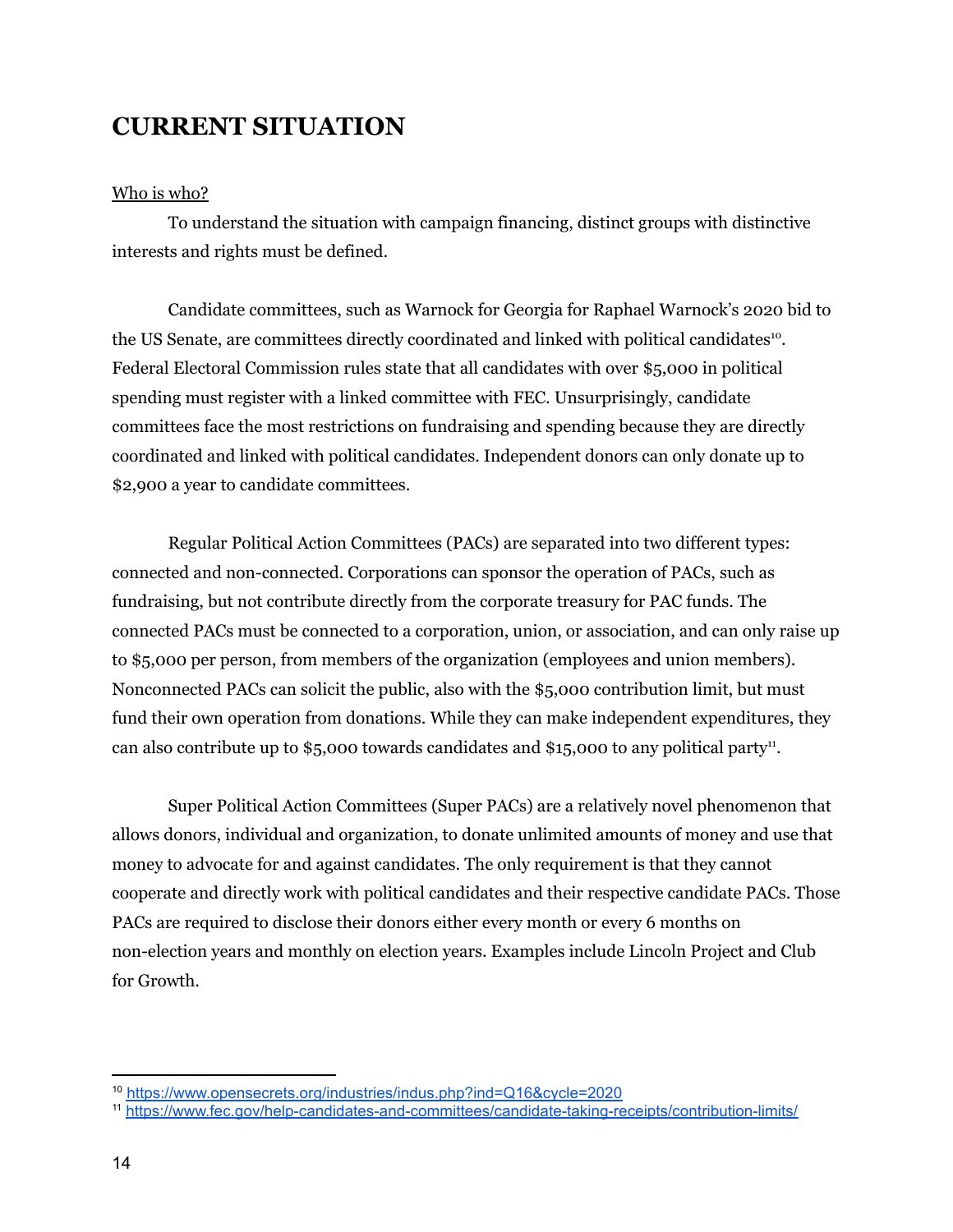#### What money?

There are multiple types of "money" used to fund political campaigns. For the purposes of this debate, they will be classified into three types: hard, soft and dark money.

Hard money refers to direct contribution to a candidate. These are direct contributions to a candidate's committee, and they have the most stringent regulations because these contributions have the strongest connections to personal and corporate interests and therefore the strongest potential for abuse.

Soft money refers to contributions towards parties and independent expenditures by individuals and corporations - practically any expenditures that are not directly linkable to a candidate. Soft money can also include funding get-out-the-vote campaigns in areas that are likely to support certain candidates. They still have significant scrutiny, however there are fewer rules because every dollar of soft money has more limited influence. However, large amounts of soft money would amount to measurable, significant fundraising pressure to candidates.

Dark election money, or spending by nonprofits, unions and trade associations with undisclosed donors, became a prominent phenomenon only in the last two decades. In 2020, over \$1B dark money was raised and spent. These are distinct from Super PACs that their spending cannot comprise a majority of their spending; however, they can raise and spend (both politically as long as there is enough non-politically) unlimited amounts of money. The undisclosed donors, which give the "dark" part of the dark money, can range anywhere from wealthy individuals to foreign governments and interest groups. Those dark money groups can and have run increasingly obscene political attack ads with little consequence as the organization itself is a shell. For example, the National Rifle Association (NRA) has been alleged to take Russian funding to spend on political candidates<sup>12</sup>.

### Data Trends: Where is the Money Spent, and How Much?

Unsurprisingly, most of the money spent is on competitive House and Senate races and on the big-ticket Presidential campaigns. Georgia, Maine, North Carolina, Montana, and Iowa each saw over \$100M in the wrestles for their competitive Senate seats in the 2020 election<sup>13</sup>. This trend of ever increasing campaign expenditures seems to have become the norm over the past few election cycles. Total federal spending jumped from about \$6.5 billion for the 2016

<sup>12</sup> <https://www.brennancenter.org/our-work/analysis-opinion/insidious-foreign-dark-money-threat>

<sup>13</sup> <https://www.opensecrets.org/outsidespending/summ.php?cycle=2020&disp=R&pty=A&type=A>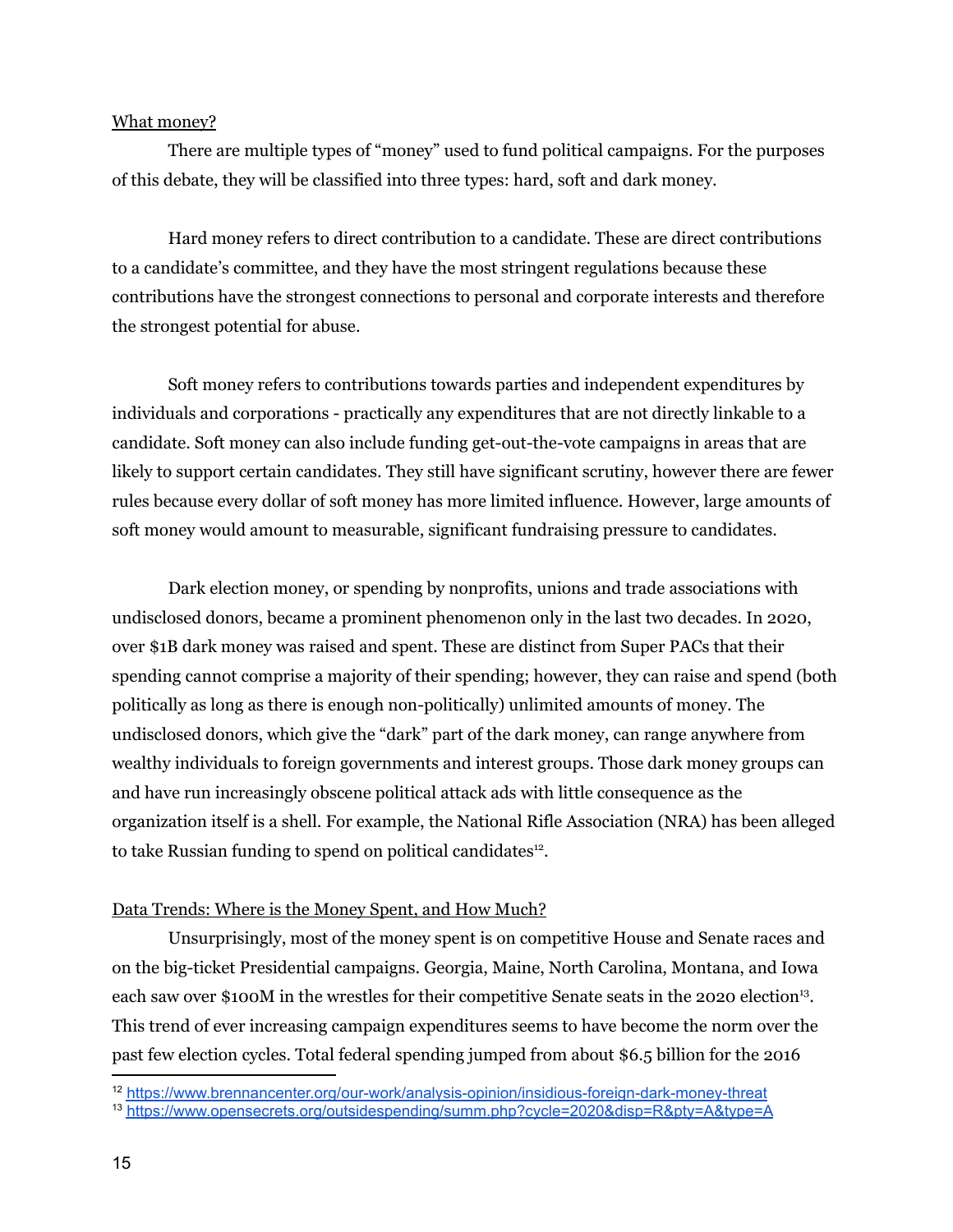election cycle to \$14.4 billion for 2020, with the presidential race between Joe Biden and Donald Trump spending a combined \$5.7 billion<sup>14</sup>.

2020 has proved to be a landmark year for campaign spending. Nine out of the ten most expensive senate races occurred in the 2020 election cycle. Democrats outspent Republicans by about \$3 billion, and while a significant portion of the money raised came from a large increase in small donors, both parties still saw the largest portion of their spending come from outside expenditures (like super PACs). The two top super PACs by spending, the Senate Leadership Fund for Republicans and the Senate Majority PAC for Democrats, spent \$294 million and \$230 million respectively, when before no one PAC spent more than \$200 million in one election cycle.

While the large spending increase in 2020 was partially driven by increased enthusiasm by both parties, it nonetheless indicates how current campaign finance laws don't encourage this trend of ever growing spending from stopping any time soon. Transparency of outside expenditures has also decreased since 2016; full disclosure of outside spending has dropped from 70% in 2016 to 30% in 2020<sup>15</sup>, making it more clear that current laws aren't doing much to alleviate concerns about "dark money."

## Public Perception

The reason campaign finance warrants legislative attention is mainly due to public dissatisfaction of how it's currently handled, as well as public confusion on how it operates. According to a Gallup poll in 2019, only 20% of Americans surveyed were OK with how the US handled campaign finance<sup>16</sup>; according to a 2018 Pew Research study, 77% thought there should be limits on spending for individuals and groups, while 65% believed new laws could be written that could be effective in reducing the influence of money in politics<sup>17</sup>.

What's clear from this data and other surveys is that there is a significant mandate from the public to reform, or at least reduce the influence of money in elections. From the same Pew Research survey, 75% thought it was important that big donors did not have more influence on

<sup>14</sup> <https://www.opensecrets.org/news/2021/02/2020-cycle-cost-14p4-billion-doubling-16/>

<sup>15</sup> <https://www.opensecrets.org/news/2020/10/cost-of-2020-election-14billion-update/>

<sup>17</sup> <sup>16</sup> <https://www.cnn.com/2019/04/04/politics/campaign-finance-polling/index.html>

[https://www.pewresearch.org/fact-tank/2018/05/08/most-americans-want-to-limit-campaign-spending-say](https://www.pewresearch.org/fact-tank/2018/05/08/most-americans-want-to-limit-campaign-spending-say-big-donors-have-greater-political-influence/)[big-donors-have-greater-political-influence/](https://www.pewresearch.org/fact-tank/2018/05/08/most-americans-want-to-limit-campaign-spending-say-big-donors-have-greater-political-influence/)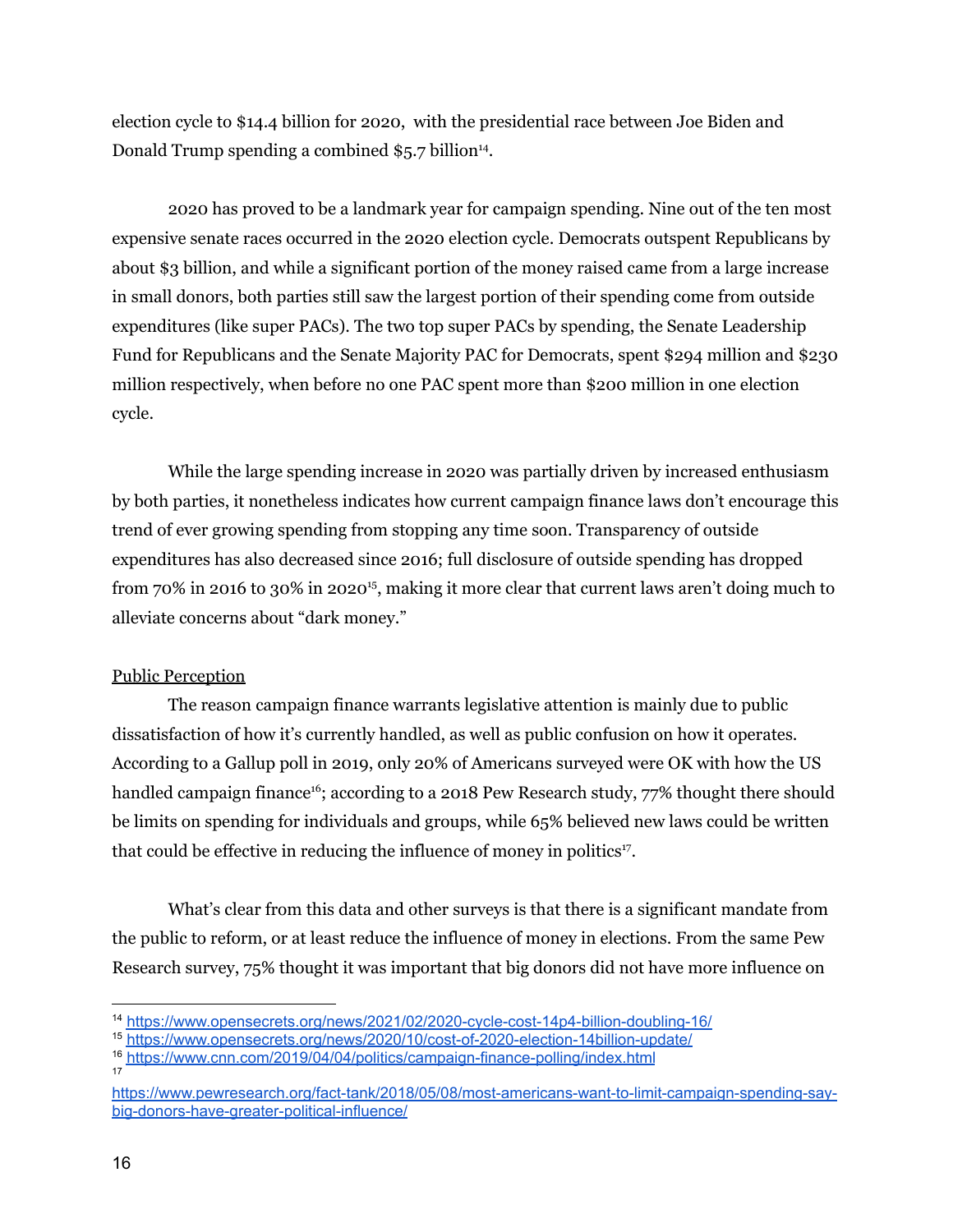elected officials than other citizens. This sentiment remains fairly consistent across party lines, however, Republicans are more likely to say that situation is not our current political reality, though a majority still say otherwise. Therefore, a majority of both Republicans and Democrats believe that large donors have significant influence over officials, and that our current campaign finance laws don't do enough to regulate them.

Public focus and pressure on campaign finance has not been consistent because the public itself has limited knowledge on this topic. In a 2015 AP-NORC poll, "53% of Americans said they know only a little or nothing at all about the rules governing the financing of campaigns and only 13% said they know a great deal or quite a bit. <sup>18</sup>" Ultimately, constituents rely on their representatives to find a solution for their general appeals, meaning they entrust representatives with drafting legislation according to their own personal sensibilities. In the context of this committee, while there is significant public pressure to reduce the influence of money in campaign finance, the solution is primarily up to the discretion of each delegate and each delegate's party.

<sup>18</sup> <https://www.cnn.com/2019/04/04/politics/campaign-finance-polling/index.html>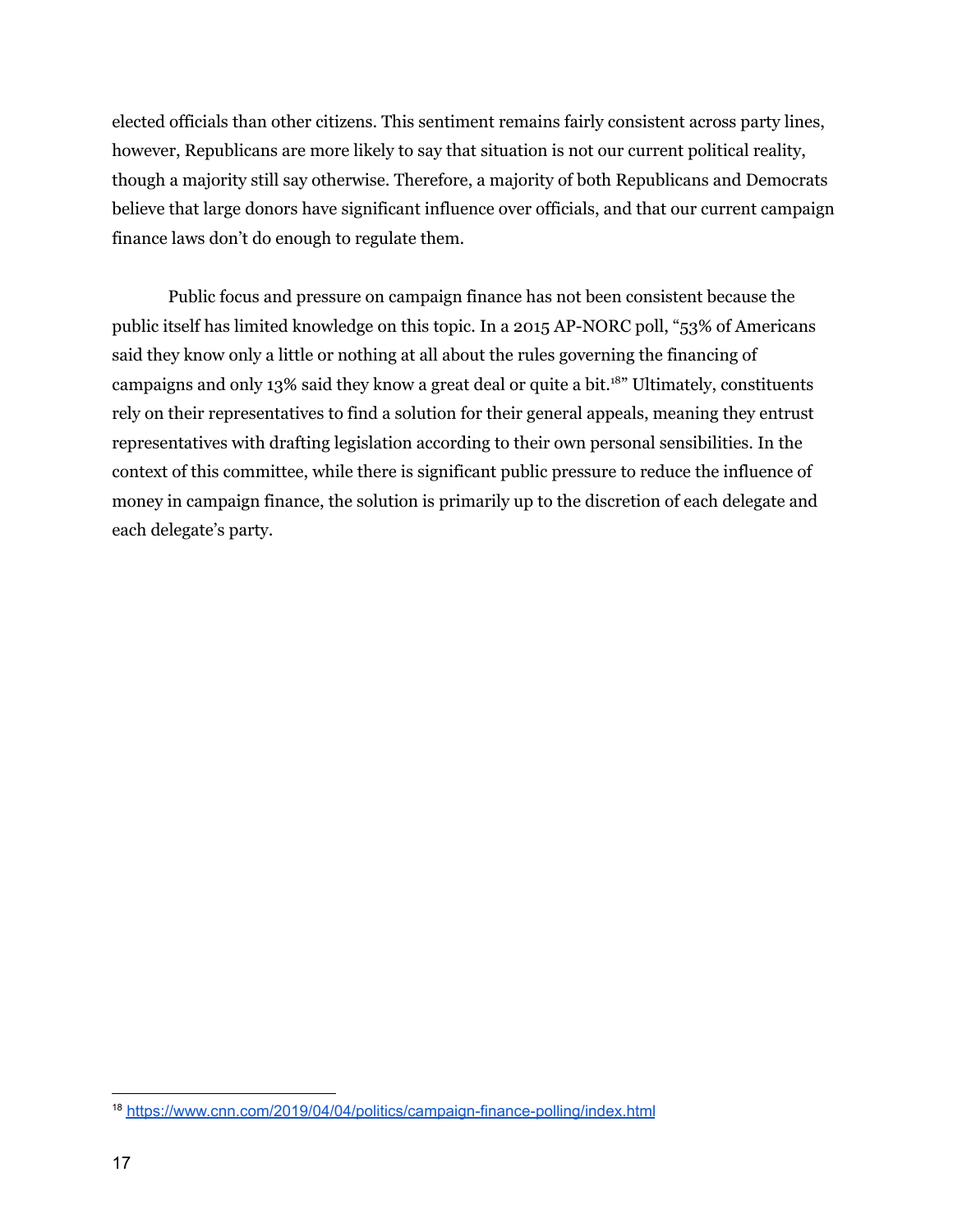## **THE FEDERAL ELECTION COMMISSION**

The main regulating apparatus for campaign finance is the Federal Election Commission (FEC), whose responsibilities can be broken down into three key sections:

- 1. Public disclosure of funds raised and spent to influence federal elections
- 2. Restrictions on contributions and expenditures made to influence federal elections
	- 3. The public financing of presidential campaigns 19

In short, the FEC both monitors and enforces the transparency and legality of campaign finance, from when the money leaves the donors hands to when it enters the pockets of campaign spenders. The FEC itself is composed of six commissioners appointed by the president (and approved by the Senate), who each serve six year terms, and from which only 3 can be from the same political party. The commission interprets and enforces campaign finance through statutes defined under Title 52, Subtitle III and Title 26, Subtitle H, which are conveniently compiled on the FEC website (in "Statutes" under the legal resources tab)<sup>20</sup>. These statutes contain all federal laws that can be altered or built upon by the Senate; state laws or regulations pertaining to states themselves are outside the constitutional limits of the Senate as a federal institution, though one way to circumvent this is to establish national guidelines and tie federal funding with it. This should give you an idea of what powers the Senate has, as well as an understanding of current laws. Having this available during committee would be useful for preventing redundancy and for reference to justify your own laws during debate.

The FEC also provides comprehensive guidelines on their website for all types of individuals and organizations looking to understand how regulations apply to them, including candidates and committees 21 . These guides detail specific procedures for reporting, receiving, and giving money to campaigns, which help to give a very deep insight into how campaign finance law is actually enforced. This is an excellent resource to use if you're curious about the exact parameters individuals, corporations, and political action committees are allowed to operate within, or if you need help understanding how exactly a federal agency might go about enacting federal laws.

<sup>19</sup> <https://www.fec.gov/about/mission-and-history/>

<sup>20</sup> <https://www.fec.gov/data/legal/statutes/>

<sup>21</sup> <https://www.fec.gov/help-candidates-and-committees/>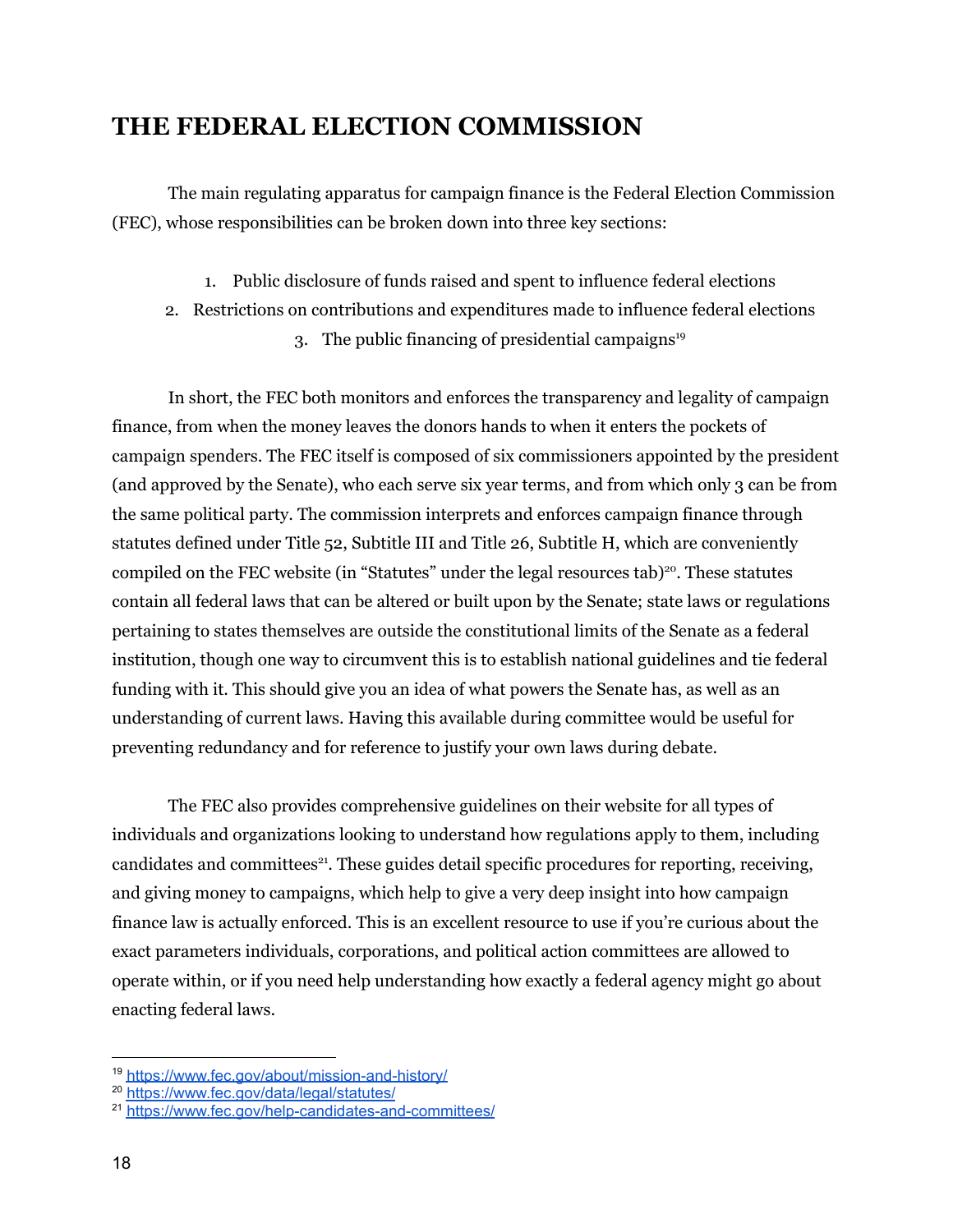The website also contains an exhaustive list of finance data you can use to back up your claims and figure out where money is being moved around. <sup>22</sup> They also have legal resources to understand the constitutionality of current campaign finance laws, as well as past attempts that were struck down by the Supreme Court. It also details specific enforcement tools they have at their exposal, which can be useful if your aim is to increase the enforcement power of the FEC. All in all, the FEC provides a wealth of material that is used to guide actual campaigns, thus once you have gotten a grasp of how campaign finance generally works in the U.S., you can use their resources as research tools to build your knowledge on the issue.

#### The First Amendment and Campaign Finance

Besides the current, enacted laws, historical legal challenges to campaign finance regulation are an important context in understanding current legislative challenges. Relationships between money and speech underpins constitutionality of campaign finance legislation. Buckley v. Valeo established that most limitations on expenditures by candidates and their committees are unconstitutional because it directly restrains the quantity of political speech, which violates the First Amendment. However, requiring the disclosure and record keeping of those expenditures does not hamper political speech significantly, since it does not inherently limit the amount of expenditures, which is why it was deemed constitutional. They also upheld the constitutionality of restrictions on contributions, since they deemed that the concern of corruption was an overriding governmental concern that justified its infringement on the First Amendment. Thus, the Court introduces this thin, often blurry line between a sufficient governmental concern and the protection of free speech through the use of money. What's clear, however, is that money is inherently an expression of political speech, since the use of money to facilitate that speech is directly correlated with how that speech is exposed to the public.

The consequences of this decision come 34 years later in the landmark case Citizens United v. FEC. Though the case originally dealt with a specific film, the Court decided to broaden the scope of the case to consider restrictions on corporate expenditure because they believed political speech was at risk. The Court held that the First Amendment "prohibits Congress from fining or jailing citizens, or associations of citizens, for simply engaging in political speech," thus limiting expenditures based on wealth was not constitutional given the previous decision in Buckley v. Valeo about limits on expenditures. They found governmental interest not sufficient enough to override these limitations on political speech, which, in turn,

<sup>22</sup> <https://www.fec.gov/data/>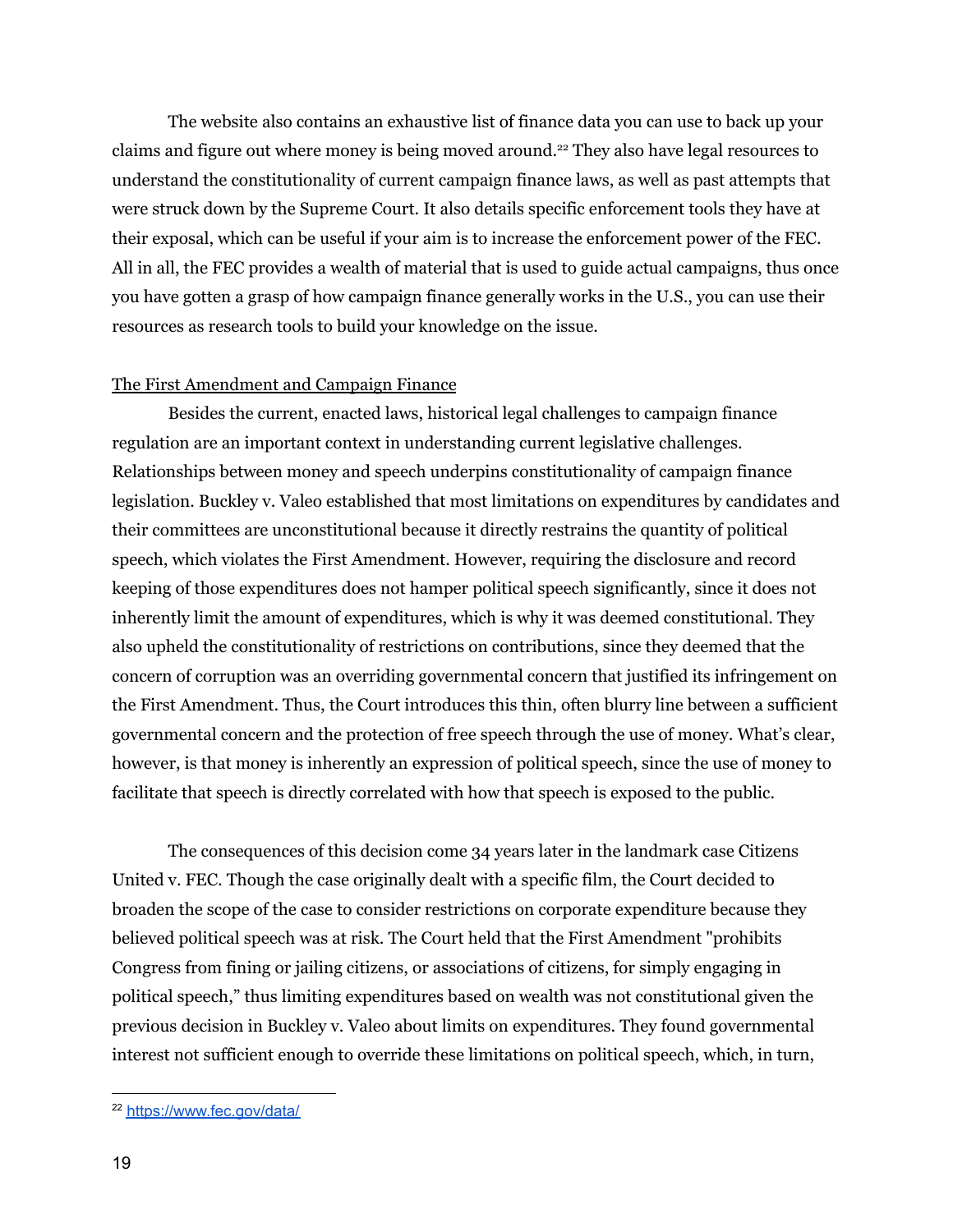opened the doorway for "big money" interests to create super PACS that maneuver around contribution restrictions as they are not directly affiliated with candidates. Thus, since they are merely expressing their political beliefs through these organizations, they are protected under the First Amendment to spend as much as they want.

Discretion should be exercised when interpreting Supreme Court decisions, their opinions, and summaries of their opinions. For example, Supreme Court justices often have opposing viewpoints on regulation and the role of the federal government. All perspectives of a decision - majority, concurring, and dissenting - should be considered to understand the diverse perspectives and approaches to the complex topic of campaign finance. Delegates are encouraged to point out the limitations of Supreme Court decisions, whether over their opinions or over campaign finance topics that have not been argued and decided at the Supreme Court. However, when passing legislation, Supreme Court decisions can still stand as a useful, powerful guide in predicting which legislation is palatable with the Constitution and with public interests and which ones may be struck down again.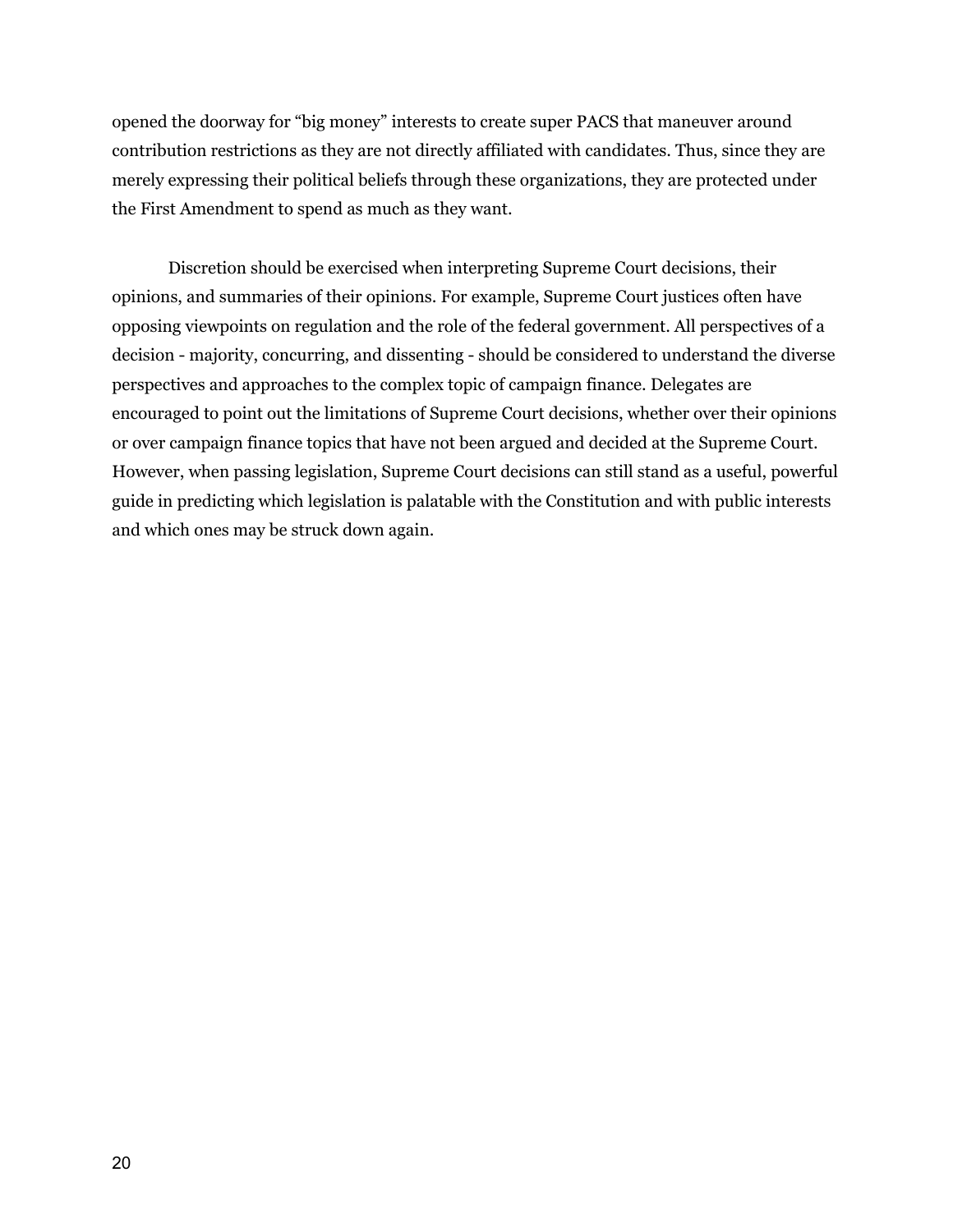## **POSSIBLE SOLUTIONS**

Any new campaign finance regulation must be built upon existing legislation and also observe the rulings of the Supreme Court. Supreme Court rulings, by the US Constitution, can only be overturned either by later Supreme Court rulings, which the Congress does not have any control over, or by Constitutional amendments. For Congress to pass a Constitutional amendment, 2/3rds of both the House and the Senate must sign on to a joint resolution, which doesn't need to be signed by the president<sup>23</sup>.

The central issue of contention between parties seems to be how to increase the enforcement power of the FEC without imparting too much power to the president or to the federal government, which Republicans fear may be used for partisan purposes. Other solutions revolve around increasing the transparency of dark money and heavier scrutiny of coordination between congressmen and super PACs. Democrats lean heavily towards reforming the FEC in line with other federal agencies, giving the FEC more enforcement power, and improving gridlock on FEC commission votes, which are usually locked between party lines. Republicans are primarily concerned with the encroachment of partisan power struggles into the FEC<sup>24</sup>, and thus their solutions would likely not significantly change the structure of the FEC or would work towards depoliticizing it even further.

Here are a couple recent bills that included campaign finance reform:

- H.R.1: For the People Act of 2021 25
	- House bill that passed along party lines; also includes voting rights reform, among other things.
- $\bullet$  H.R.5746: Freedom to Vote: John R. Lewis Act<sup>26</sup>
	- Senate-amended bill that was blocked by Senate Republicans.

Looking at what the Senate majority and minority leaders say about campaign finance is also a good way to gauge what sort of solutions your party is willing to support.

24

<sup>23</sup> <https://www.archives.gov/federal-register/constitution>

[https://www.mcconnell.senate.gov/public/index.cfm/2019/3/democrat-politician-protection-act-would-yield](https://www.mcconnell.senate.gov/public/index.cfm/2019/3/democrat-politician-protection-act-would-yield-a-partisan-takeover-of-the-fec)[a-partisan-takeover-of-the-fec](https://www.mcconnell.senate.gov/public/index.cfm/2019/3/democrat-politician-protection-act-would-yield-a-partisan-takeover-of-the-fec)

<sup>25</sup> <https://www.congress.gov/bill/117th-congress/house-bill/1/text>

<sup>26</sup> <https://rules.house.gov/sites/democrats.rules.house.gov/files/BILLS-117HR5746EAS-RCP117-28.pdf>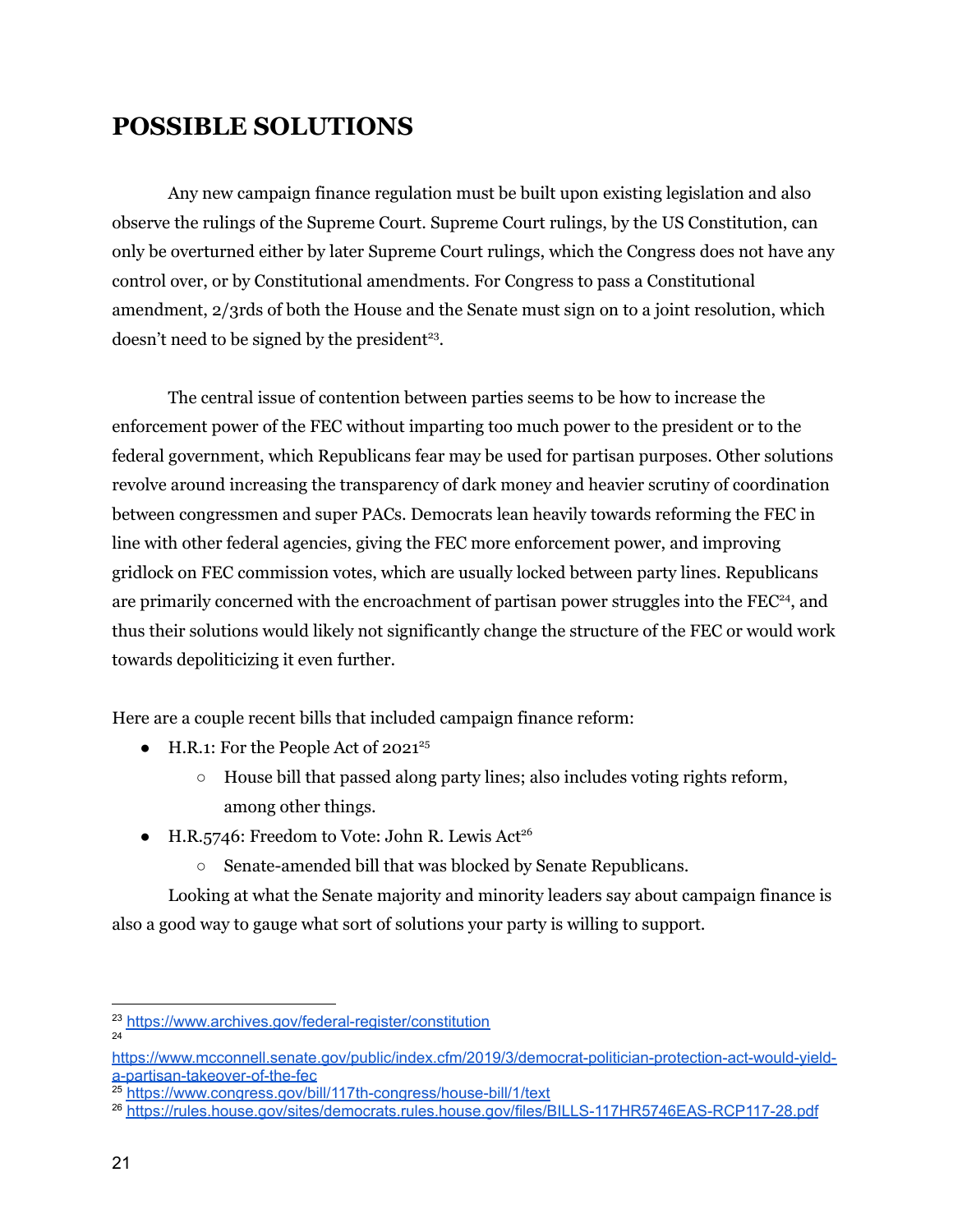Ultimately, there are not many "easy" solutions. Campaign finance laws are notoriously hard to pass because of the complicated webs of interests they entangle. However, your solutions can range from legislative bills to constitutional amendments, although delegates must be mindful that the latter will entail fundamental changes to the American political system, and exercise great discretion in its wording and implementation. The fundamental nature of constitutional amendments is a reason that three quarters of state legislatures are required to ratify a constitutional amendment.

## **BLOC POSITIONS**

Campaign finance for incumbent Members of Congress are a double-edged sword. On one hand, the Members of Congress would want fewer limits on campaign finance so that their respective candidate committees, party committees, and outside Super PACs can spend as much as they need to broadcast positive information about themselves or negative information about their opponents. Incumbents can also use their name-recognition advantage to raise significantly more funds than their less well-known opponents.

On the other hand, the same incumbents would be forever locked against their potential opponents, in both primaries and in general elections, in fundraising matches, especially if the said incumbent is a polarizing figure or deeply unpopular. An incumbent only has a limited amount of money to raise and allocate between primaries and general elections while there are countless challenges from their opponents.

Mitch McConnell, the former Senate Majority Leader and current Senate Minority Leader, has long opposed campaign finance reforms and has led filibusters against past campaign financing legislation, including the McCain-Feingold Act. Mitch McConnell supports as little restriction as possible on campaign financing, as he has been a major beneficiary of loose campaign finance restrictions, both for himself and for the Republican party.

Rank-and-file Republicans also largely oppose restrictions on campaign finances. Few of the Republican senators that voted in favor of BCRA in 2002 are still in the Senate today; however, many opponents, such as Chuck Grassley (R-IA) and Richard Shelby (R-AL) are still in Congress.